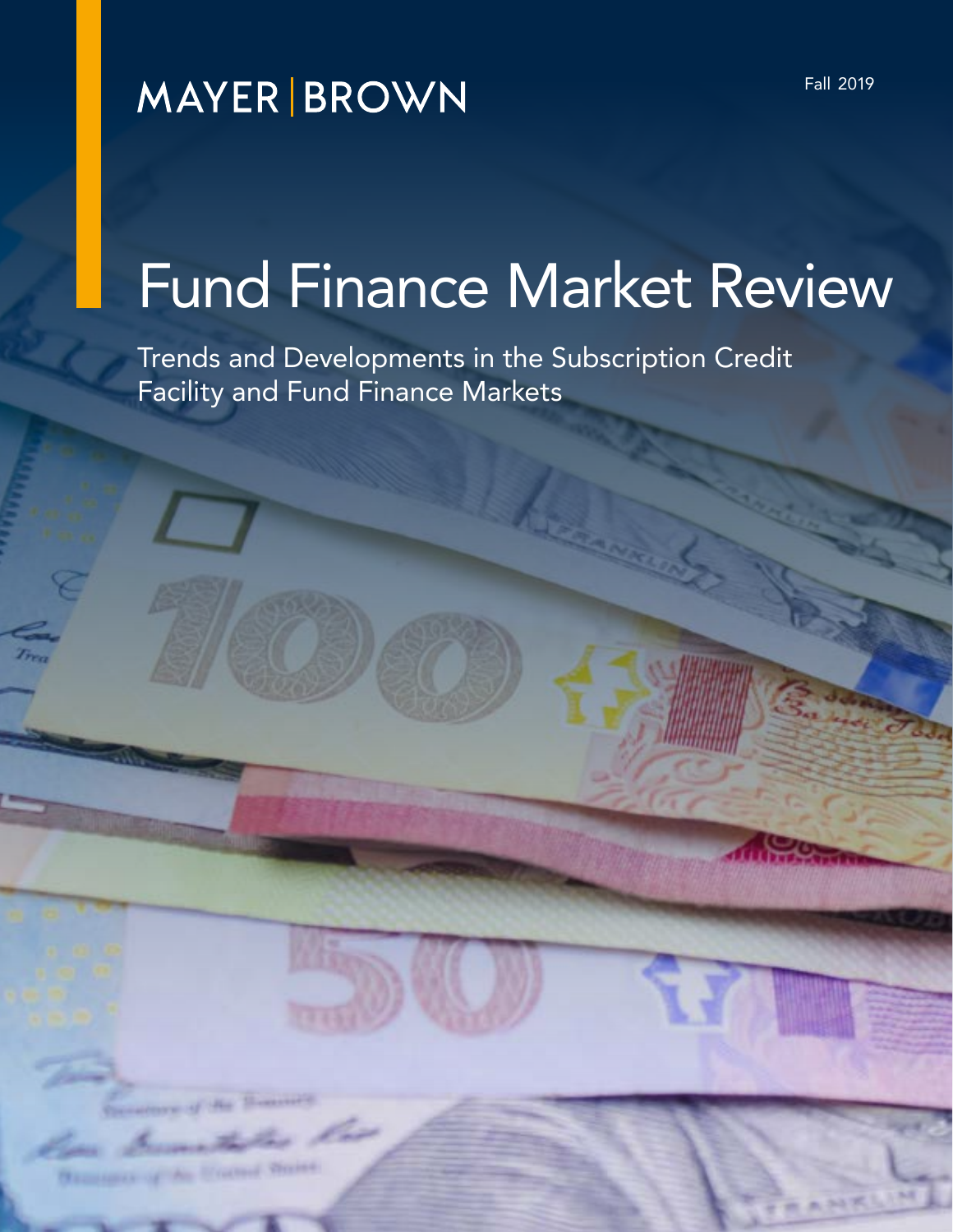In this edition of our *Fund Finance Market Review*, we discuss noteworthy developments in the subscription credit facility and fund finance markets, including our views on the challenges and opportunities likely to be present over the course of the upcoming year. We also explore evolving approaches to borrowing base calculations, pre-funding rights associated with certain investors and select issues facing an administrative agent in the context of a syndicated credit facility. Finally, we examine the use of repurchase facilities as an alternative source of liquidity for private equity funds.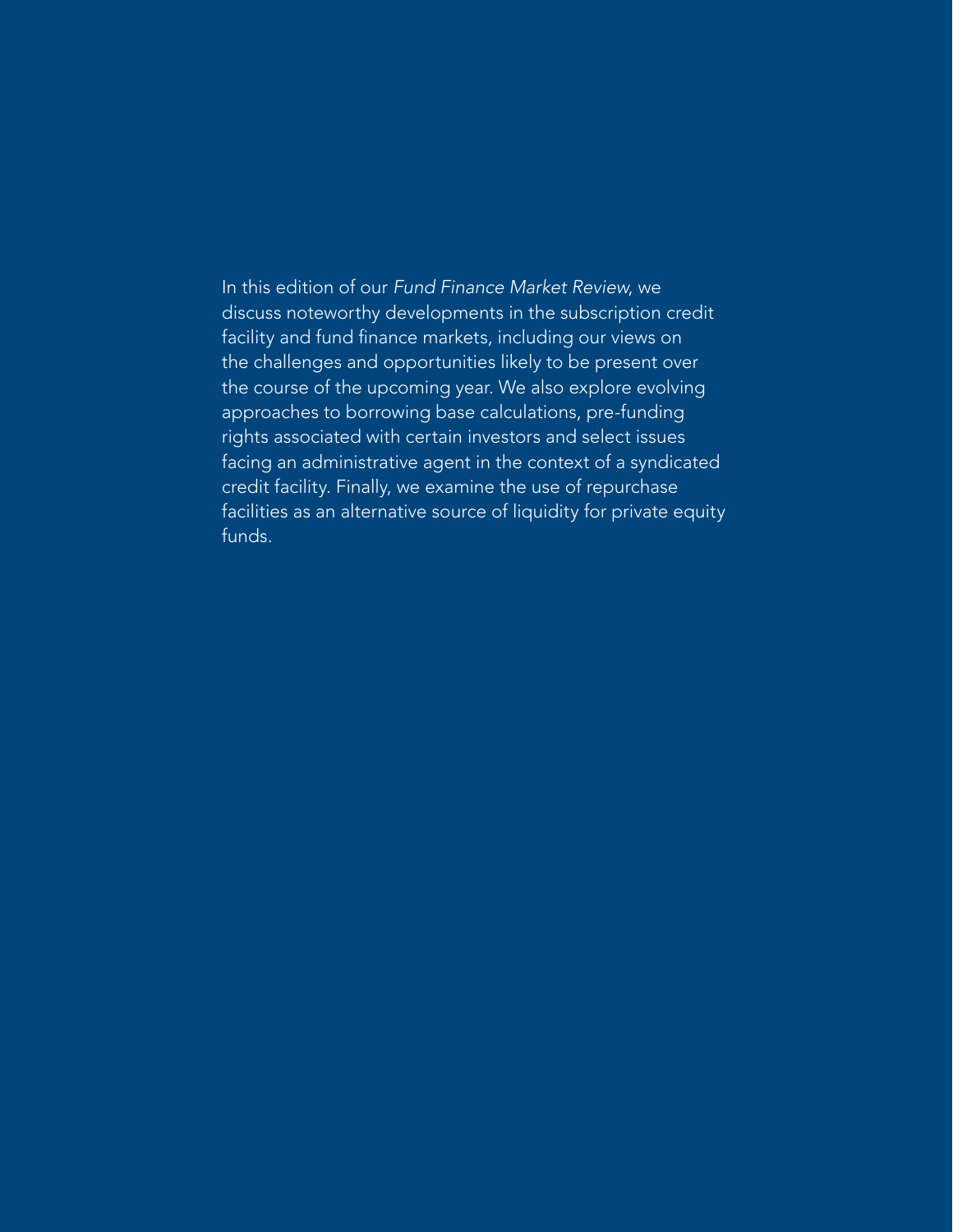# **CONTENTS**

| Fund Finance Market Update                                                                                     |    |
|----------------------------------------------------------------------------------------------------------------|----|
| Subscription Credit Facilities: A Comparison of Borrowing<br><b>Base Structures</b>                            | 8  |
| Investor Pre-Funding Rights in Subscription Credit Facilities                                                  | 15 |
| Issues for Administrative Agent to Consider                                                                    | 20 |
| Utilizing Repurchase Facilities and Related Protected Contracts<br>as an Alternative Source for Fund Liquidity | 25 |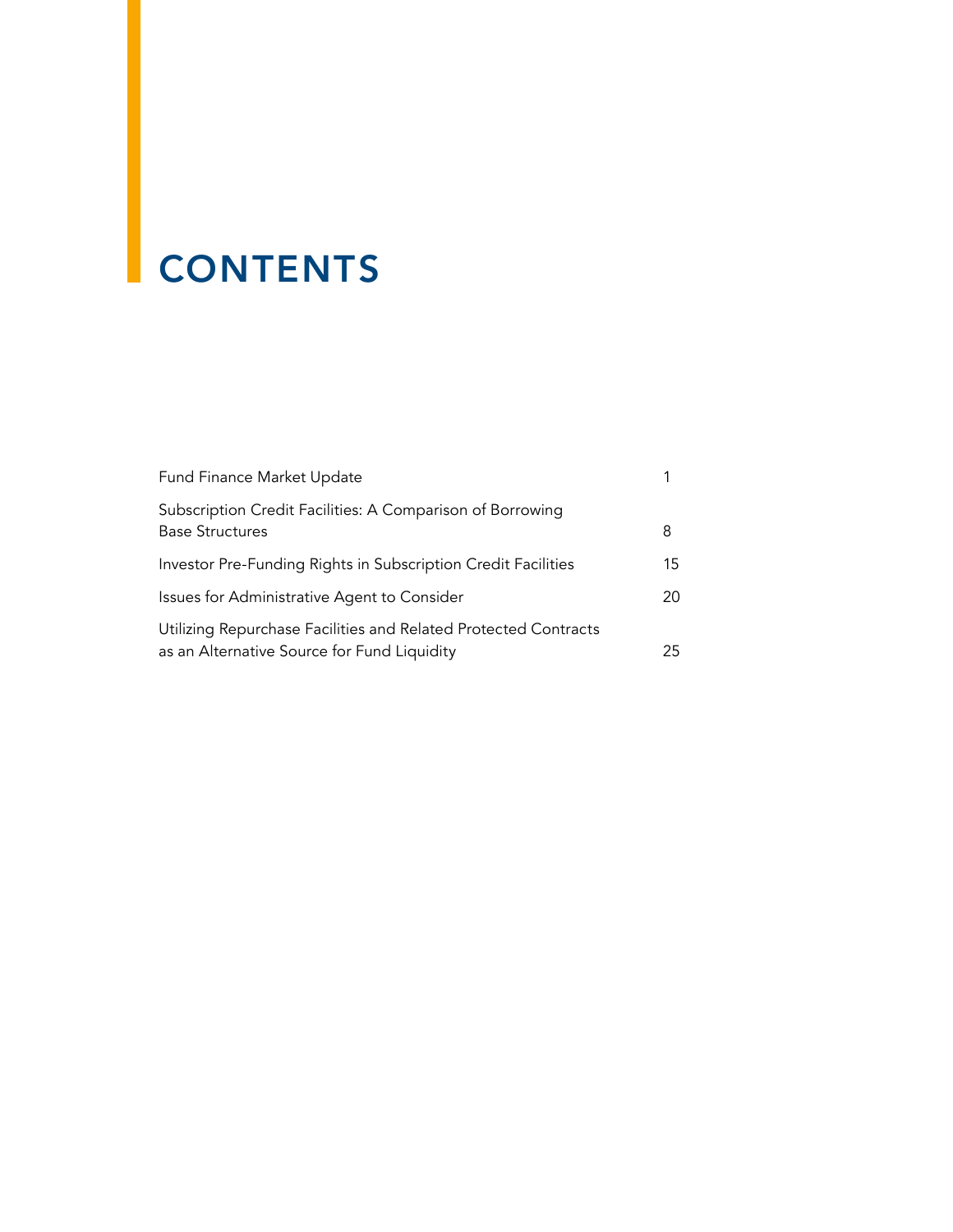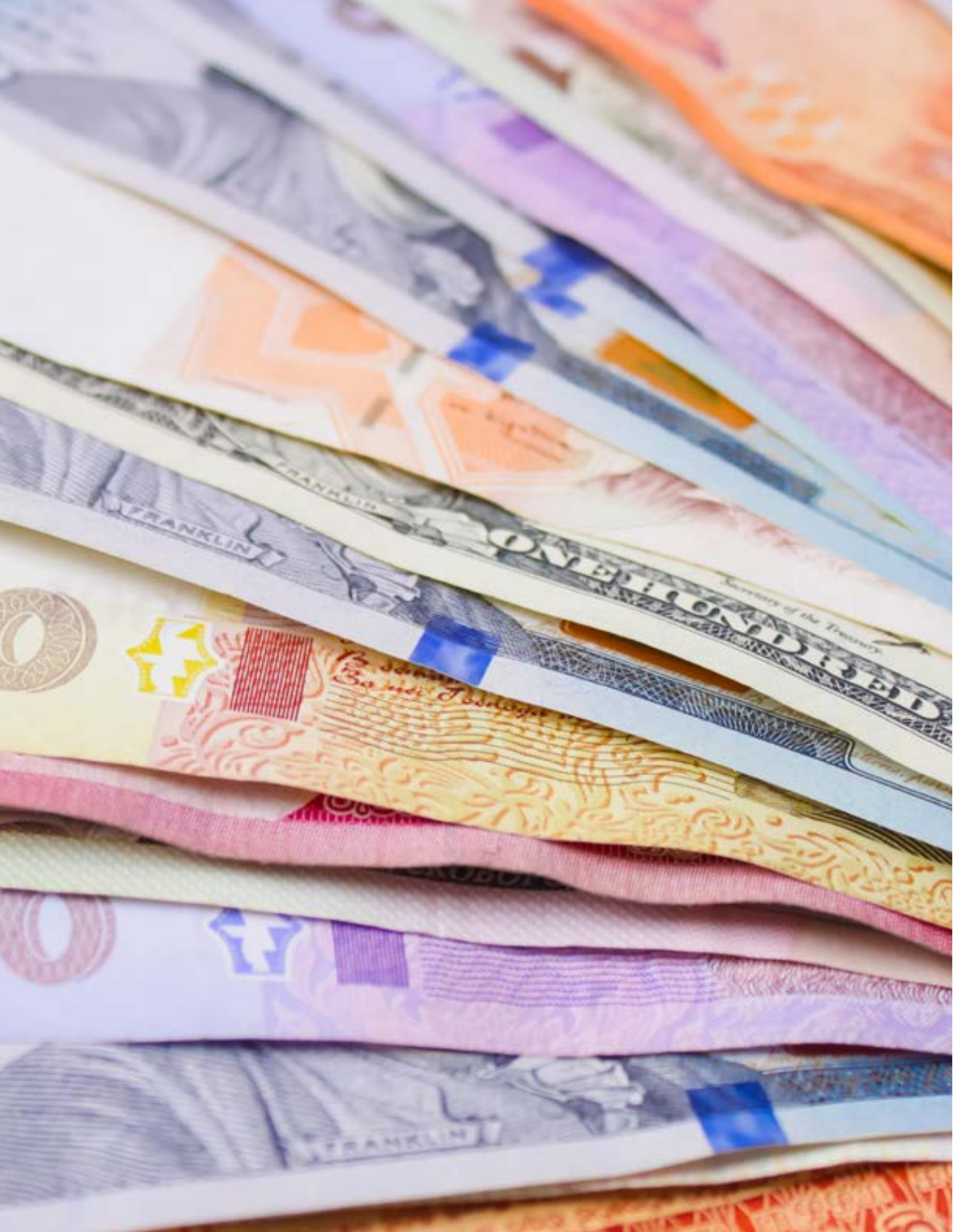## <span id="page-4-0"></span>Fund Finance Market Update

KIEL BOWEN AND ANN RICHARDSON KNOX

The first half of 2019 continues a long growth rally for the fund finance market, with fund finance deal volume at Mayer Brown significantly up from last year. This growth occurred despite a three-year decline in the number of final fund closings.[1](#page-10-0) This apparent contradiction can be explained both by the penetration of traditional subscription credit facilities into a broader range of fund types and the diversification of fund finance product offerings in the market (including a notable uptick in the number of hybrid facility and net asset value credit facility closings).

This perspective has been reinforced by our own experience: in the first half of this year, Mayer Brown has advised clients on numerous subscription credit facilities for both new and established sponsors that have previously not utilized fund-level leverage. Mayer Brown has also served as lead counsel for an increasing number of alternative fund finance transactions as compared to the same time period last year. In addition to a significant increase in deal volume, it is clear to us that the market is embracing fund finance products outside of hybrid facilities and net asset value facilities, including co-invest and partner loan programs, management fee facilities, unencumbered asset facilities and registered fund credit facilities. These facilities, which were historically viewed by lenders as accommodations to larger fund sponsors, are now being marketed alongside traditional subscription credit facilities by many lenders. Additionally, as we note below, collateralized fund obligations ("CFOs") have also reemerged in a meaningful way from levels not seen since the 2008 recession.

In this article, we explore a number of new and developing trends that we expect to shape the fund finance market moving forward, including recent fundraising activity, the effects of broader economic and political factors impacting fund finance deal terms, certain drivers behind product diversification, investor structuring needs and certain other legal developments impacting the fund finance industry.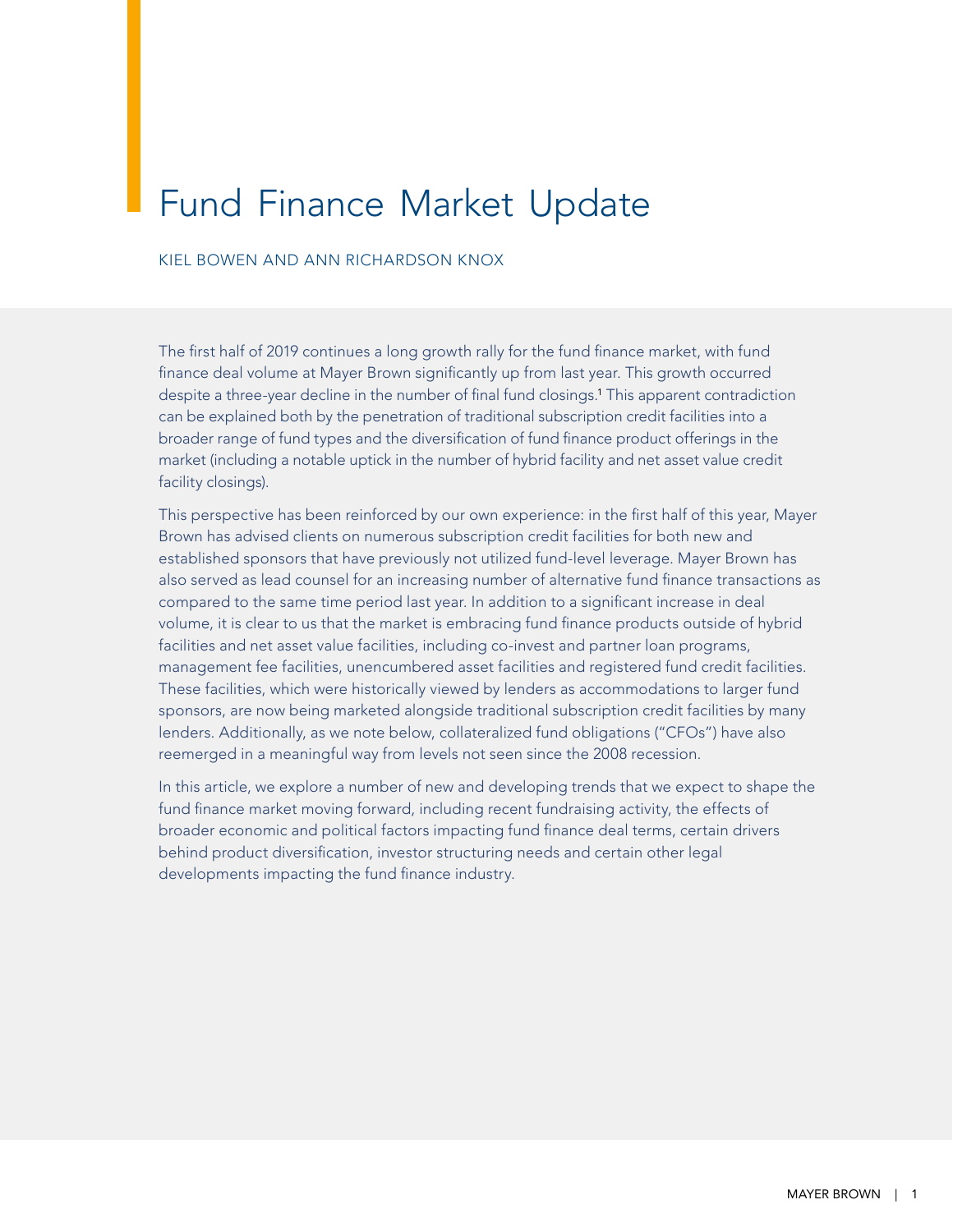## <span id="page-5-0"></span>**Fundraising**

Since our *Spring 2019 Fund Finance Market Review*, fundraising activity continues to reflect a trend towards fewer fund final closings with larger funds.[2](#page-10-0) With investor demand strong through Q2 2019, the largest funds and sponsors continue to capture an outsized amount of investors' attention and equity commitments, even though the number of funds entering the fundraising market continues to rise.[3](#page-10-0)

The most active fundraising markets continue to be North America and Asia, with fewer funds focused on Europe. Preqin's investor polling indicates that while investors remain bullish on the North American and Asian markets, the percentage of investors polled that are looking to invest in Europeanfocused funds in the next 12 months has dropped to 49 percent of all investors (as compared to 61 percent of investors in the market in Q2 2018), demonstrating lesser willingness to invest in Europe. We expect Europe's lag is likely a result of the uncertainty around Brexit and signs of a slowing European economy.

In addition to the jurisdictional focus discussed above, fundraising has likely been slowed by the sheer amount of dry powder remaining to be deployed for private equity and private debt. Dry powder has continued to climb the first half of this year, with Preqin reporting September levels relatively high with overall dry powder at just over \$2,400 bn versus \$2,300 bn in December 2018; and with overall dry powder at high levels as compared to prior years.[4](#page-10-0)

## Geo-Political and Economic Forces

The current geo-political and economic environment is murky with the ongoing US-China trade war, political unrest in Hong Kong, and broader signs pointing to a slowing global economy. While these factors will likely continue to impact the global economy, we believe that interest rate cuts and Brexit may have a disproportional impact on the fund finance market.

### INTEREST RATE CUTS

While the recent Federal Reserve interest rate cut was widely expected and already priced into the broader market, many believe that more cuts will follow this year, especially if the trade wars continue. If cuts succeed in accelerating economic growth and stimulating the broader economy, investors will likely continue their search for higher yields and allocate more capital into alternative assets, including private equity. Accordingly, the fundraising environment (and resulting subscription credit facility market, which largely tracks the fundraising market) is anticipated to remain robust.

On the other hand, while a market disruption would likely slow fundraising, it would also provide a ripe opportunity for funds to capitalize on a down economy and put their stockpile of dry powder to work. As funds convert uncalled capital to invested capital, we expect even greater demand for fund financings keyed off the investments and asset value (as opposed to uncalled capital), including net asset value and hybrid financings. Thus, while it is difficult to predict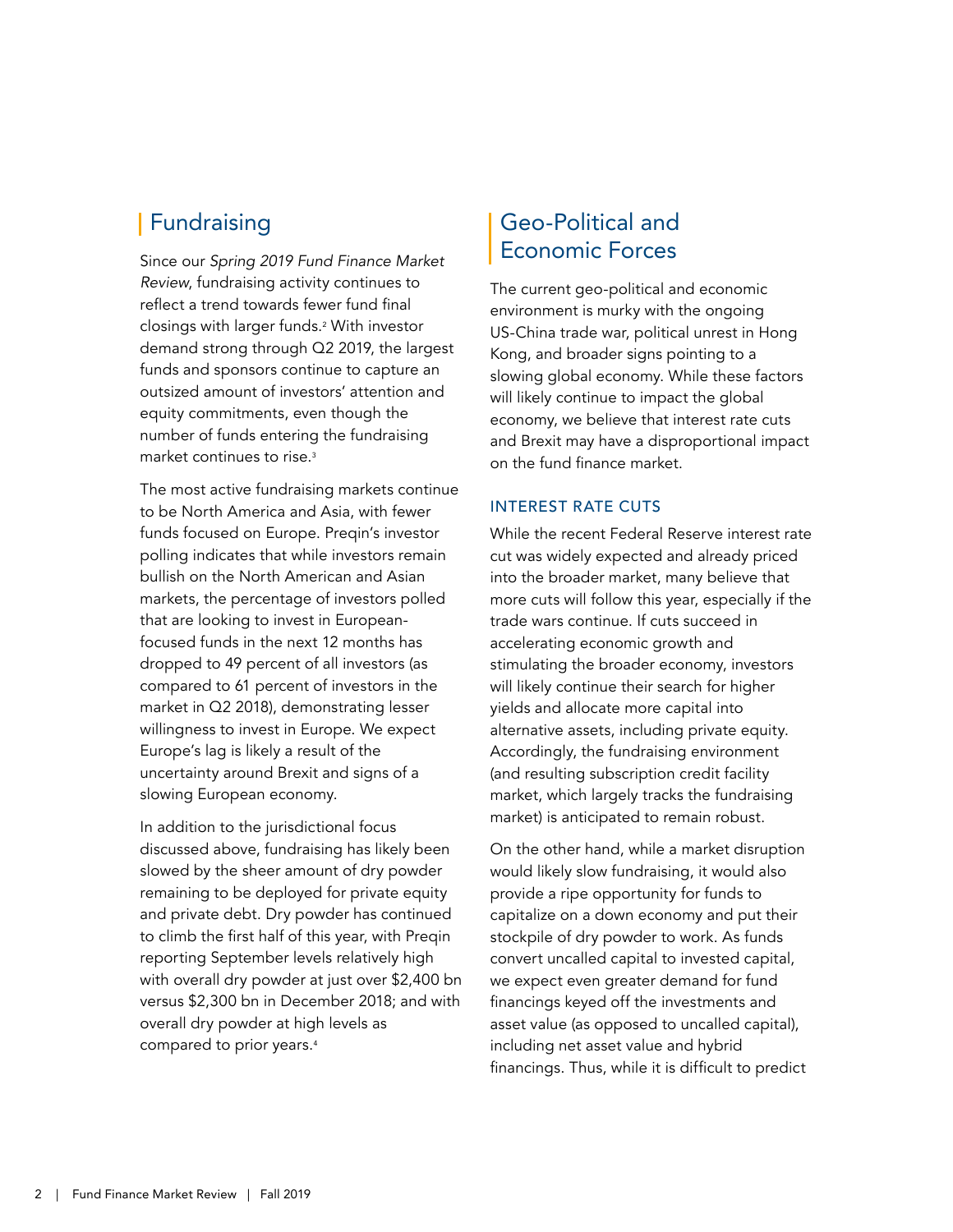<span id="page-6-0"></span>whether economic unrest will occur in the short-term, we think the fund finance market as a whole is well-positioned to capitalize on both market stability and market disruption.

#### BREXIT

As Boris Johnson settles into his new role as prime minister and the rhetoric surrounding a "No-Deal" Brexit becomes more plausible in light of the UK government's recent move to prorogue parliament, it is likely that the UK and European markets will react accordingly. While it is entirely possible that Brexit will lead to increased investment opportunities for some funds (dependent on their jurisdictional scope and asset focus), the disruption and uncertainties surrounding the eventual outcome of any Brexit process will make fund sponsors naturally cautious about investing in the current environment (and thereby potentially suppressing deal activity in the short term). Moreover, if a "No-Deal" Brexit occurs, it could be a catalyst for a wider recession in the fund finance market, especially in Europe, and could affect European-based lenders operating in markets outside of Europe (such as the United States and Asia). The Loan Market Association has also recently noted the publication of UK legislation in order to incorporate EU law in the event of such a "No-Deal" situation (where the United Kingdom leaves without a transition period), and has noted that it is not yet planning on making changes to English law documents prior to proposed changes in English law. As a result, the global legal market is not currently anticipating that there

will be a significant move away from the use of English law documentation post-Brexit (in circumstances where it would have been a choice of the parties pre-Brexit).

## Fund Finance Outlook

No matter whether geo-political and economic forces ultimately serve to quiet the market or expand opportunities in fund finance, we think it is clear that any significant market disruptions will result in tightened deal terms. With that said, we expect two opposing trends to continue so long as a significant market disruption does not occur. The first is more flexible and borrower-friendly business terms as a result of the increased competition in the US and European markets by lenders (as established lenders are increasing allocations to the fund finance industry and new lenders are entering the space). The second is tighter legal structures as lenders both prepare for the possibility of a recession and also adjust their programs to account for the alleged facts and circumstances surrounding the Abraaj Group.[5](#page-10-0)

## FLEXIBLE AND BORROWER-FRIENDLY BUSINESS TERMS

Subscription credit facility deal terms have started to diversify away from the status quo. Thus far, the diversification has centered on borrowing base availability (and less on pricing or other structural elements). Many lenders that were traditionally tied to a single method of underwriting a borrowing base are offering a wider variety of credit facility structures to better suit a particular fund's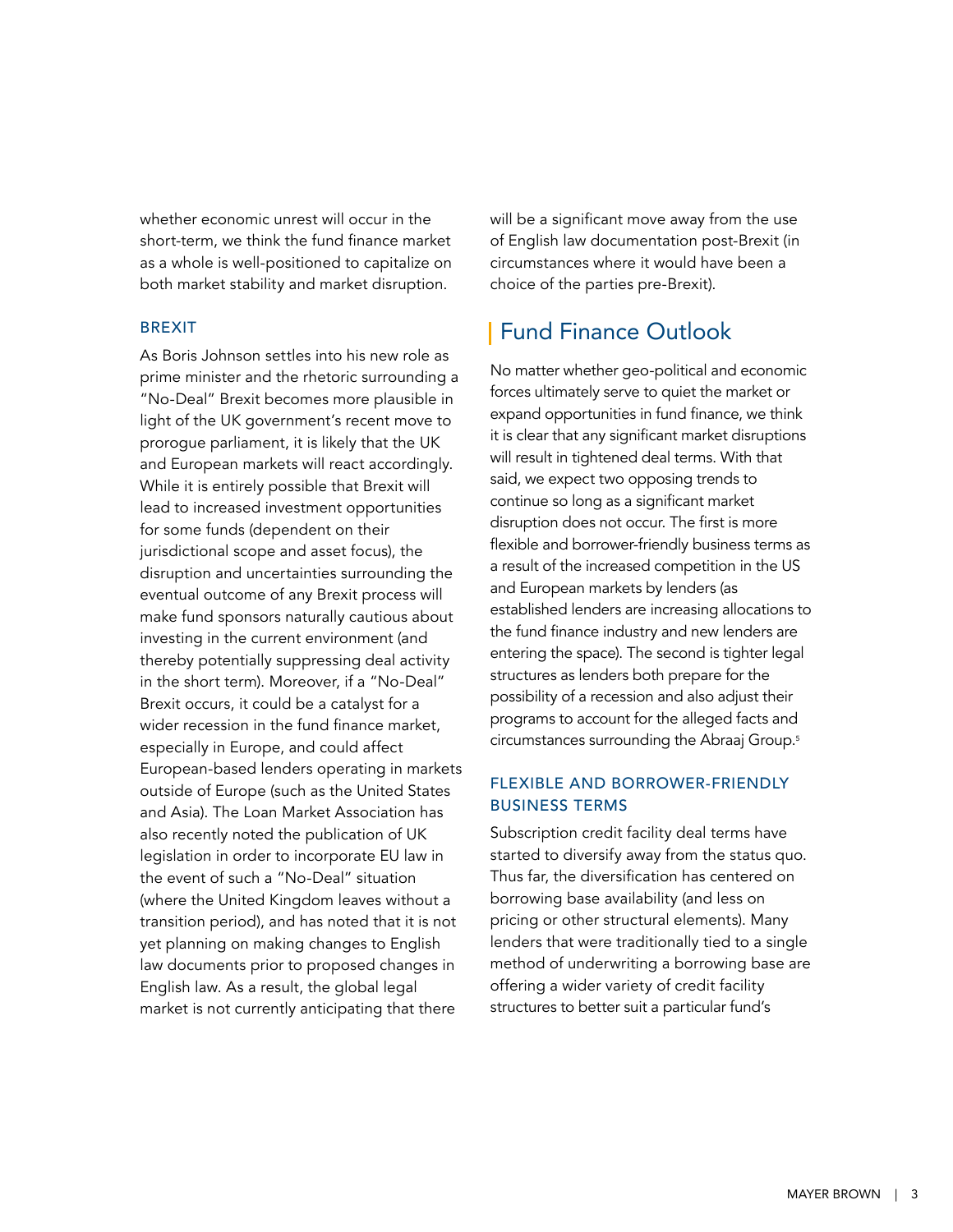borrowing needs and/or investor pool. For instance, certain lenders are offering a variety of subscription facility structures (flat advance rate, coverage ratio, designated investor structures), and/or simply being able to increase the overall effective advance rate within their traditional model (often accomplished by stretching advance rates, including hurdle investors, relaxing borrowing base designations, or adjusting concentration limits).

*(For more on such borrowing base structures, see our Legal Update Comparison of Borrowing Base Structures on page 8.)*

Additionally, although other key deal terms have remained relatively constant, the uniformity on pricing and tenor are starting to wane. This year, some European market participants have emerged with lower pricing, resulting in enhanced competition in that market. We have not yet seen this trend spread to the US market and expect the US market to resist aggressive downward pressure on pricing (particularly for longer tenor transactions). While every fund will approach this issue differently, if market uncertainty grows, we expect more funds may request facilities with longer committed tenors which will likely stabilize short-term pricing.

### TIGHTER LEGAL STRUCTURES

While the insolvency proceedings relating to Abraaj continue to progress, lenders have not had any knee-jerk reactions but are taking a closer look at their documentation and legal structures. Despite aggressively competing on business terms, some lenders have sought

to tighten certain aspects of their facilities in light of the Abraaj fact pattern, including the following:

- Increasing scrutiny on investor notice delivery in jurisdictions where notices are commonly delivered in connection with security arrangements (e.g., Cayman, England, Luxembourg, etc.). While borrowers often negotiated the delivery of such notices post-closing or in the course of the next regular communication with investors, most lenders have now instituted portfolio-wide requirements with little-to-no flexibility regarding timing of such notices;
- Enhancing and expanding covenants and events of default that have traditionally applied to the fund's investment manager to the actual sponsor and any other investment manager controlled by the sponsor. These aim to address the fact that sponsors often now have "fund specific" investment managers, and though legally separate, investor confidence in the sponsor is tied to the platform and not a specific legal entity;
- Including termination events and events of default to the extent investors allege fraud, embezzlement or misappropriation of funds, or if sponsors, managers or related entities are convicted of such acts or subject to investigation by governmental officials;
- Including borrowing base exclusion events for investors alleging fraud, embezzlement or misappropriation of funds, including if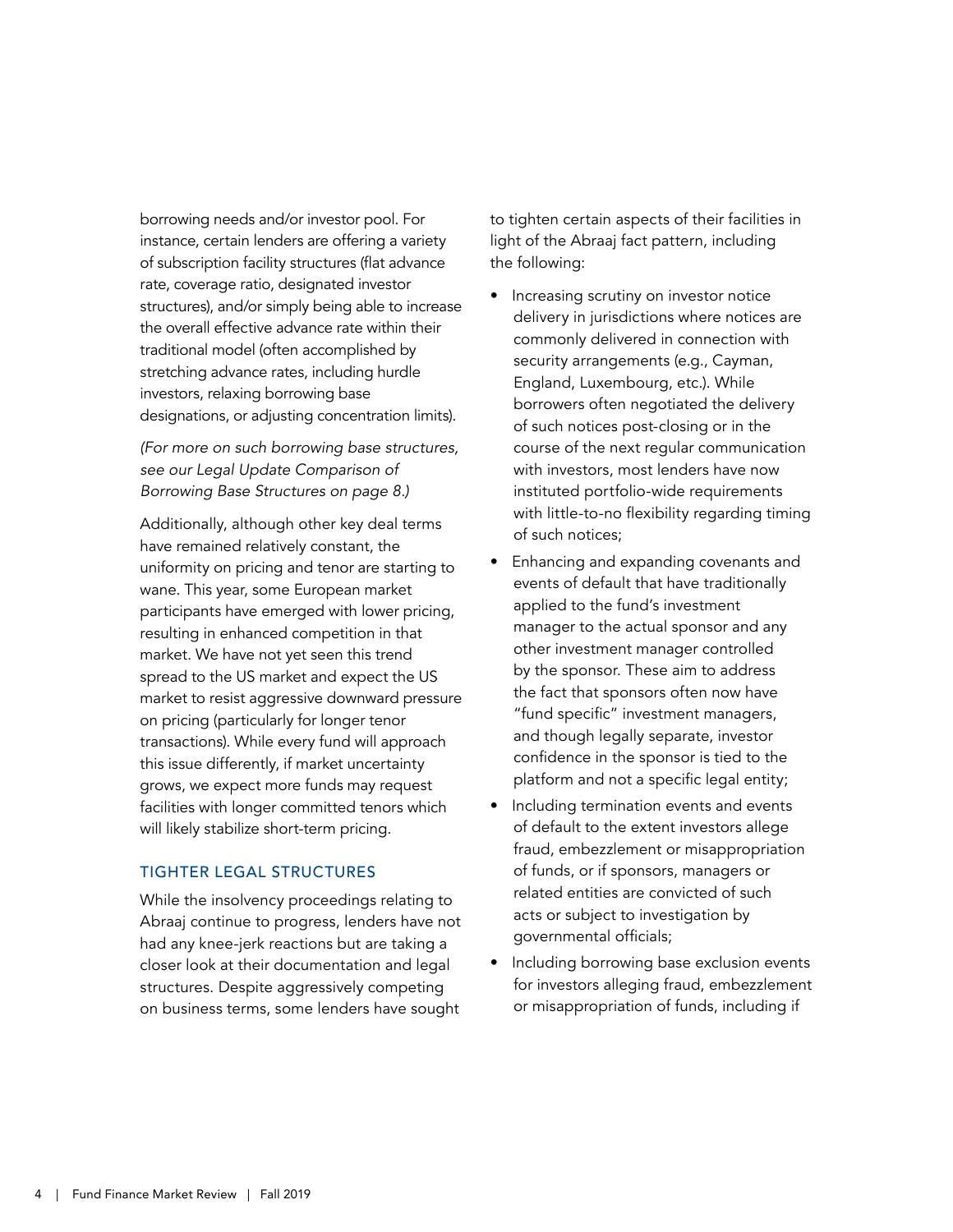such investor makes such allegations with respect to another fund managed by the same sponsor;

- Increasing scrutiny of requests to delay the required delivery of financial statements or to deliver non-GAAP or non-audited financials;
- Shortening grace periods on events of default relating to involuntary insolvency; and
- Enhancing emphasis on affiliate transaction covenants, including prohibitions on non-arm's-length transactions, even where otherwise permitted pursuant to a fund's organizational documents.

Additionally, as more lenders form dedicated fund finance teams that are better educated on the nuances of the risks associated with these products, we have seen a greater emphasis on legal structure and investor pool diligence in general.

## Additional Considerations and Legal Updates

In addition to the above trends, we think the following developments will help shape the fund finance market outlook in the coming year.

## INSTITUTIONAL LIMITED PARTNER ASSOCIATION ("ILPA") – PRINCIPLES 3.0

The recent publication of "Principles 3.0" has continued ILPA's focus on general requirements for disclosure and transparency to investors of fund-level debt usage, unlevered internal rates of return and cost associated with leverage, rather than requiring hard-and-fast rules applicable to all funds. While investors have requested more

standardized reporting and performance calculations from sponsors and ILPA has recommended disclosure of levered and unlevered internal rates of returns, they have not yet recommended standardized disclosure and reporting formats. While the Principles 3.0 do mention certain thresholds for use of subscription credit facilities, such as clean down requirements and general guidelines regarding debt in excess of 20 percent of uncalled capital, it appears that the guidance also recognizes that appropriate use of debt can vary based on the strategic focus of a fund, investor appetite and geography (and therefore a "one-size-fits-all" strategy is not necessarily appropriate).

As facilities may differ in tenor and scope based on the strategy of the fund, ILPA also recognized the need for investor disclosure and engagement and potential limited partner advisory committee approvals in connection with more levered strategies. Principles 3.0 included a recommendation to permit investors to opt out of leverage, which could in the future lead to increased bifurcation of investors through use of parallel funds.

*(For more information on this trend and issues related thereto, see page 15.)* 

### INSURANCE INVESTOR STRUCTURES

Insurance company investors are driving significant innovation in the fund finance market. Among other things, the market for CFOs is returning to levels not seen since pre-crisis. Such CFOs borrow securitization techniques popularized in the context of collateralized debt obligations and apply them to portfolios of hedge fund and private equity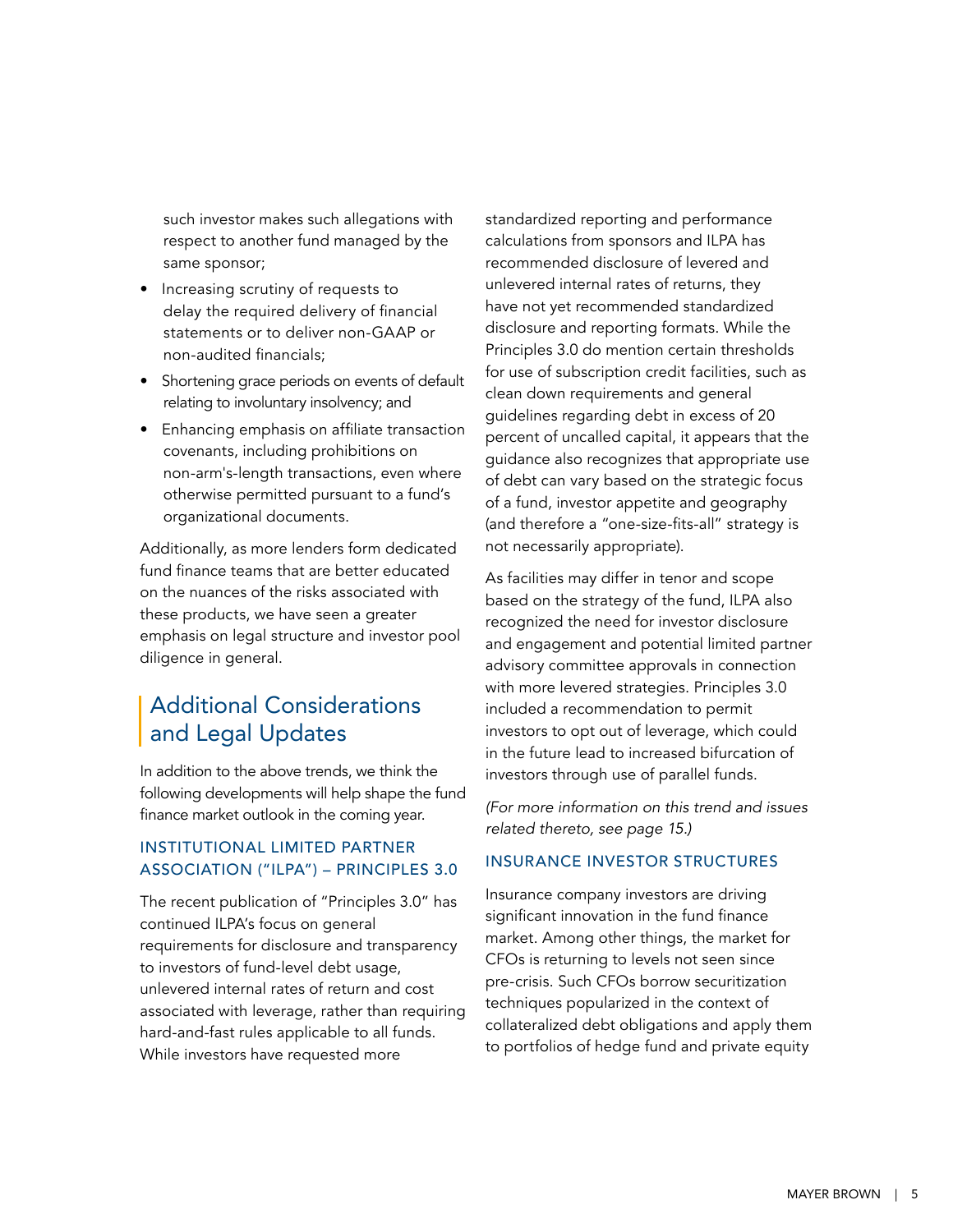<span id="page-9-0"></span>fund investments. Because regulators currently treat CFOs similar to bonds, rather than equity investments, insurance company investors can take advantage of such technology by exchanging their equity stakes in private equity fund portfolios for such obligations, which permit them to maintain similar exposure to such investments with the benefit of not having to hold as much capital against the investments.

In addition to the use of CFOs to reduce capital requirements in connection with existing portfolios, insurance company investors are increasingly exploring using alternative structures for new investments in private equity in order to reduce their capital requirements. In addition to the creation of particular investment products geared towards insurance company investors (including use of products that mimic the structures of secondary facilities), we have also seen a notable uptick in the use of leveraged feeders to minimize risk-based capital charges. Under this structure, the feeder can fund its capital calls to the main fund in whole or in part through a draw on a facility provided by the feeder's investors (who act as lenders). While the feeder investors still have an equity commitment obligation to the feeder, if the feeder receives proceeds from a draw under the facility, it will satisfy such investor's obligation to otherwise make an equity contribution to the feeder. Lenders have had mixed reactions to including such investors in subscription facility borrowing bases in light of complexity and potential interaction of such feeder leverage with a

subscription credit facility, as well as concerns with competing lender claims at the feeder level. We also understand that risk-based capital requirements are also currently under review by insurance regulators.

## OTHER LEGAL AND REGULATORY UPDATES

Since our spring market review, certain legal and regulatory developments have rippled through the market—namely the QFC Stay Rules (with respect to facilities that secure derivatives), widespread adoption of the beneficial ownership provisions, a change in the Delaware law which permits limited partnerships to divide (mimicking the earlier change to the Delaware limited liability company framework which also permitted divisions, which was explored in our *Spring 2019 Legal Update[6](#page-10-0)*), and the Alternative Reference Rate Committee publication of suggested guidance on LIBOR replacement, which has already been adopted by some market participants.[7](#page-10-0) While none of these changes have disrupted the market, they have resulted in some new negotiations and longer amend-and-extend amendment documents than what most market participants are accustomed to reviewing.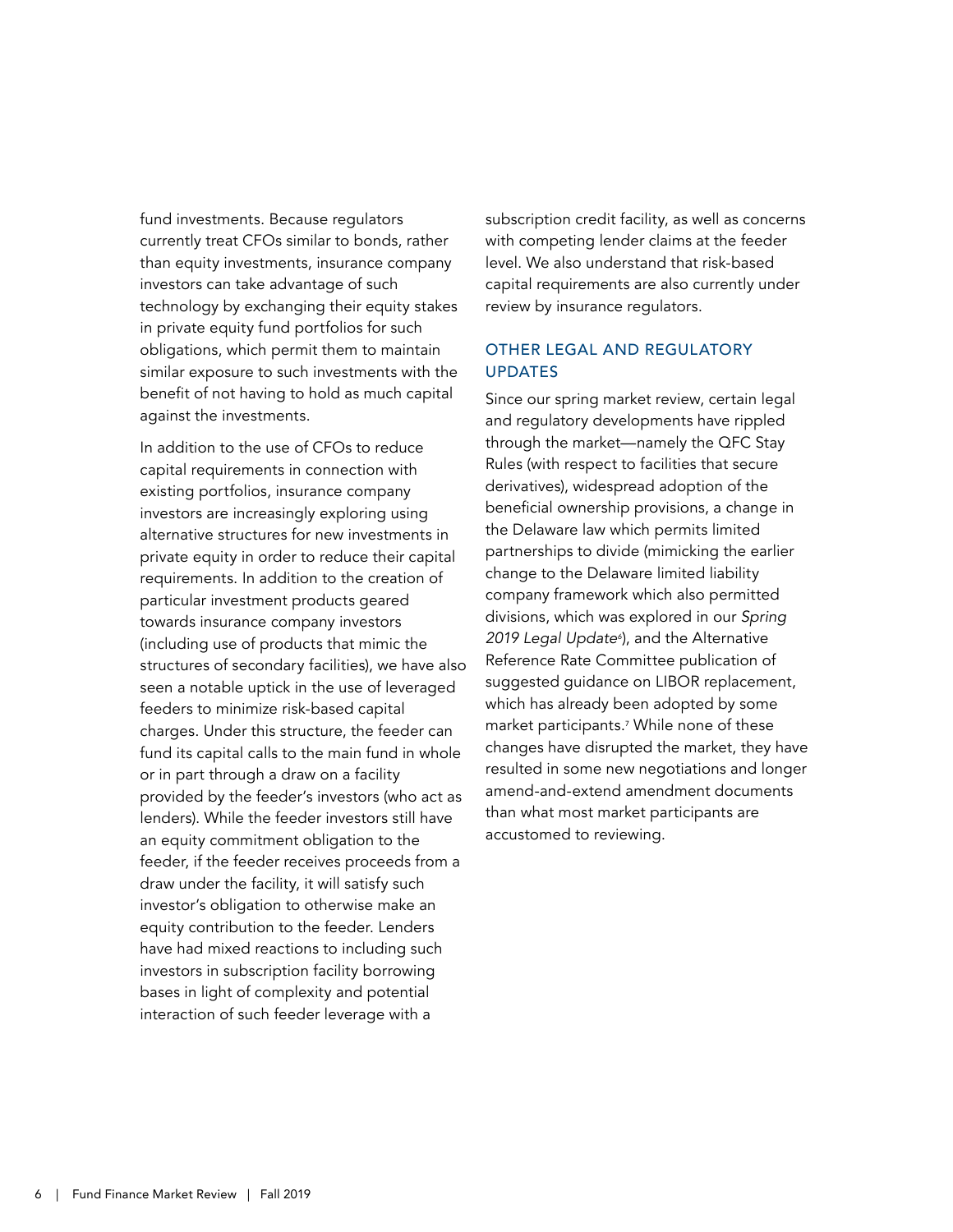## <span id="page-10-0"></span>Conclusion

For more information about the topics raised in this article, please contact any of the following lawyers and subscribe to our fund finance mailing list by contacting Dena Kotsores at [dkotsores@mayerbrown.com.](mailto:dkotsores@mayerbrown.com)

#### AMERICAS

#### Bryan L. Barreras

Partner, New York +1 212 506 2571 bbarreras@mayerbrown.com

#### Kiel Bowen

Partner, Charlotte +1 707 444 3692 kbowen@mayerbrown.com

#### Todd N. Bundrant

Partner, Chicago +1 312 701 8081 tbundrant@mayerbrown.com

#### Mark C. Dempsey

Partner, Chicago +1 312 701 7484 mcdempsey@mayerbrown.com

#### Ann Richardson Knox

Partner, New York +1 212 506 2682 aknox@mayerbrown.com

#### Kristin M. Rylko

Partner, Chicago +1 312 701 7613 krylko@mayerbrown.com

## EUROPE

#### Paul Tannenbaum

Partner, London +44 20 3130 3088 ptannenbaum@mayerbrown.com

#### Simon Fisher

Partner, London +44 20 3130 3411 sfisher@mayerbrown.com

### ASIA

#### Doo-Soon Doos Choi

Partner, Hong Kong +852 2843 2201 doos.choi@mayerbrown.com

*Mayer Brown associates Walker Scheile and Christopher Davis assisted in the preparation of this article.*

## Endnotes

- [1](#page-4-0) *Preqin Quarterly Update: Private Equity & Venture Capital Q2 2019* ("Preqin"), p. 5.
- [2](#page-5-0) *Preqin*, p. 5.
- [3](#page-5-0) *Preqin,* p. 6.
- [4](#page-5-0) *Preqin Dry Powder Report,* Sept. 2019.
- [5](#page-6-0) Abraaj was a large investment manager based in the Middle East that has been accused of fraud and misappropriation of funds. The holding company is currently in insolvency proceedings in the Cayman Islands.
- [6](#page-9-0) [https://www.mayerbrown.com/en/perspectives](https://www.mayerbrown.com/en/perspectives-events/publications/2019/03/divisive-mergers-and-impact-on-fund-financings)[events/publications/2019/03/](https://www.mayerbrown.com/en/perspectives-events/publications/2019/03/divisive-mergers-and-impact-on-fund-financings) [divisive-mergers-and-impact-on-fund-financings](https://www.mayerbrown.com/en/perspectives-events/publications/2019/03/divisive-mergers-and-impact-on-fund-financings).
- For more on LIBOR Replacement, please see [https://www.mayerbrown.com/en/perspectives](https://www.mayerbrown.com/en/perspectives-events/publications/2019/06/the-arrcs-final-fallback-language-recommendations-for-new-libor-syndicated-loans)[events/publications/2019/06/](https://www.mayerbrown.com/en/perspectives-events/publications/2019/06/the-arrcs-final-fallback-language-recommendations-for-new-libor-syndicated-loans) [the-arrcs-final-fallback-language-recommendations](https://www.mayerbrown.com/en/perspectives-events/publications/2019/06/the-arrcs-final-fallback-language-recommendations-for-new-libor-syndicated-loans)[for-new-libor-syndicated-loans.](https://www.mayerbrown.com/en/perspectives-events/publications/2019/06/the-arrcs-final-fallback-language-recommendations-for-new-libor-syndicated-loans)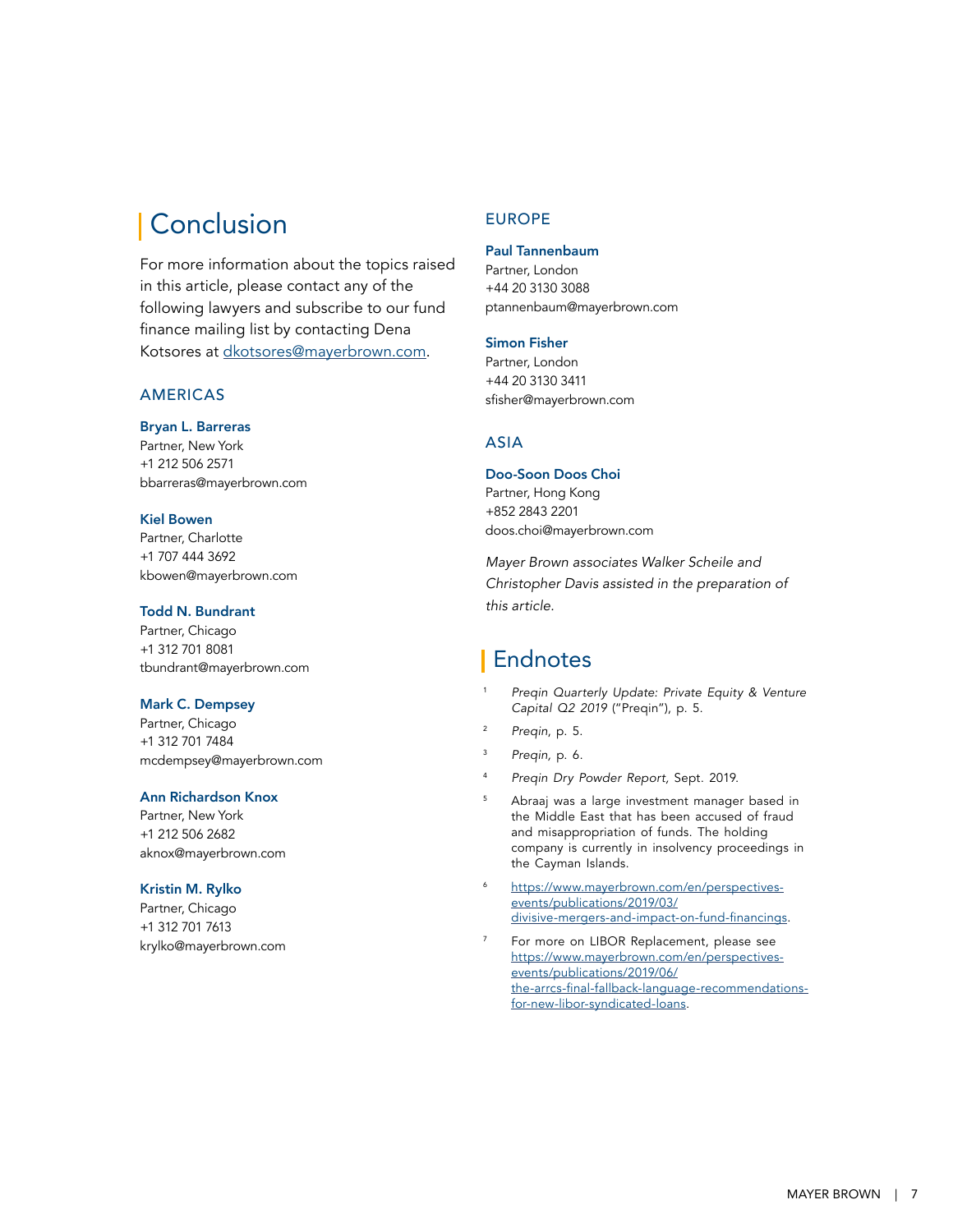## <span id="page-11-0"></span>Subscription Credit Facilities: A Comparison of Borrowing Base Structures

## KIEL BOWEN, TODD N. BUNDRANT, MARK C. DEMPSEY AND CHRISTOPHER N. ELLIS

Subscription credit facilities, which are lines of credit in favor of private equity and similar investment funds primarily secured by the capital commitments of the fund's investors, are most commonly structured using a borrowing base structure similar to other types of asset-backed loans. Many factors will dictate the best borrowing structure for a fund, the most important of which are the make-up of the fund's investor pool and where the fund is in its life cycle (raising capital, harvesting investments, etc.).

Historically, each market lender has been tied to a single borrowing base philosophy that keyed squarely into its unique credit and underwriting requirements. As industry competition has continued to grow, banks have realized that a one-size-fits-all approach may not be the best long-term approach in the market. Accordingly, many lenders have adjusted their credit and underwriting policies to permit more flexibility in structuring borrowing bases to better fit a particular fund's investor pool. Sometimes this has been accomplished by adjusting the borrowing base inclusion criteria, advance rates or concentration limits, while other times, it is accomplished by taking a completely different approach to structuring the borrowing bases.

Prior to discussing the differences between the various borrowing base structures, it is helpful to first outline the common tenants of the various borrowing base structures:

- Calculation of the Borrowing Base: A subscription credit facility borrowing base is usually calculated by taking (x) uncalled capital of each Eligible Investor *multiplied by* (y) the Advance Rate with respect to such Eligible Investor and (z) subtracting any haircuts related to Concentration Limits and/or Borrowing Base Deductions.
- Eligible Investors: The uncalled capital commitments of some investors will be included in the calculation of the borrowing base ("Eligible Investors") and the uncalled capital commitments of other Investors will not be ("Excluded Investors"). Determining which investors will and will not be included varies greatly in the different market approaches to structuring a borrowing base. Typically, both an investor's creditworthiness and its investor documentation (e.g., the existence of a problematic side letter provision) will be the key factors in determining if an investor will be included or excluded from the borrowing base. As described below, some borrowing base approaches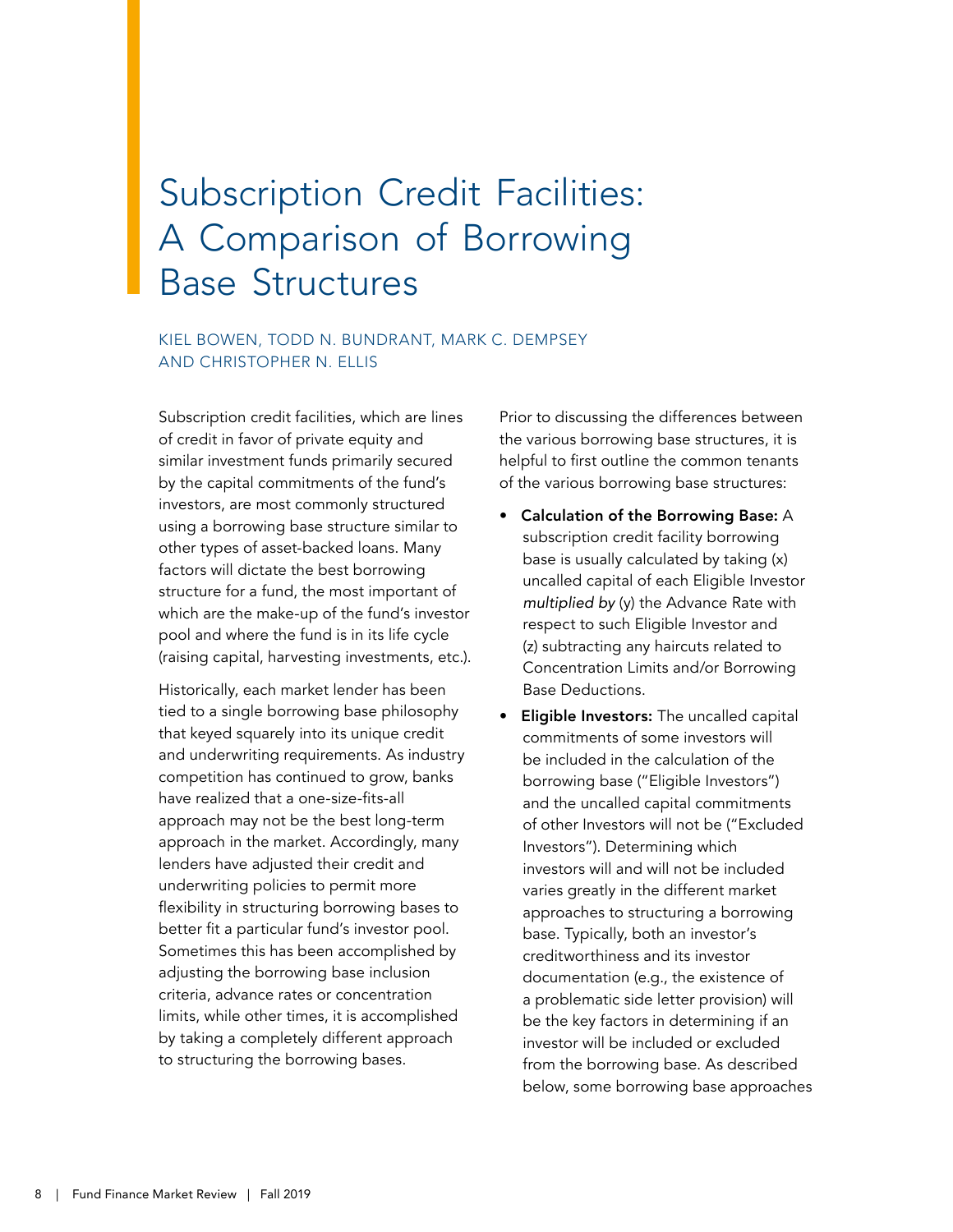use bright-line categories of Eligible Investors, meaning the inclusion process, approval rights, and requirements for these categories are explicitly set forth in the loan documentation, while other approaches employ more relaxed standards. It is important to note, that even though Excluded Investors do not contribute to the calculation of the Borrowing Base, their uncalled capital is collateral and, similar to other assetbacked lending structures, provides the lender with "over-collateralization."

- Exclusion Events: Upon the occurrence of certain negative events, Eligible Investors will automatically be excluded from the borrowing base and become Excluded Investors. Standard exclusion events include, among others: (a) an investor elects to stop funding its commitment or such investor repudiates or challenges the enforceability of its commitment; (b) an investor fails to fund its capital contribution when due; (c) an investor defaults in any representation or warranty made in any fund document; (d) rated investors fail to satisfy the applicable requirement (or any other inclusion standard) or unrated investors have a significant drop in net worth; (e) an investor transfers its interest or otherwise ceases to be an investor or requests a withdrawal from the fund; and (f) bankruptcy of an investor.
- Advance Rates: This is the percentage of uncalled capital commitments of each Eligible Investor that will be used in the calculation of the borrowing base. It is typically less than 100% to provide additional over-collateralization.
- Concentration Limits: In order to provide greater risk diversification, concentration limits are often included in subscription credit facilities. Concentration limits are restrictions on how much borrowing base credit will be given to any particular investor's uncalled capital commitments often calculated as a percentage of an individual investor's uncalled capital commitment against the total amount of all uncalled capital commitments or all Eligible Investor uncalled capital commitments. Additionally, aggregate investor class concentration limits might be included. Like Excluded Investors and Advance Rates, Concentration Limits provide over-collateralization.
- **Borrowing Base Deductions: Some** lenders may also include deductions from the borrowing base that limit the amount available under the facility. For instance, recourse debt outside of the facility is commonly deducted from the borrowing base on a dollar-for-dollar basis. This concept is premised on the lender's understanding that all debt (and not just their borrowings) should be covered by the borrowing base.

With the above background, there are three standard borrowing base approaches common in the US subscription facility market: (1) a borrowing base of only highlyrated included investors with a high advance rate (the "Included Investor Model" or "II Model"); (2) a two-tier approach, which provides for both highly-rated included investors with a high advance rate and a designated investor class, where the latter has a lower advance rate (the "Included/ Designated Model" or the "II/DI Model");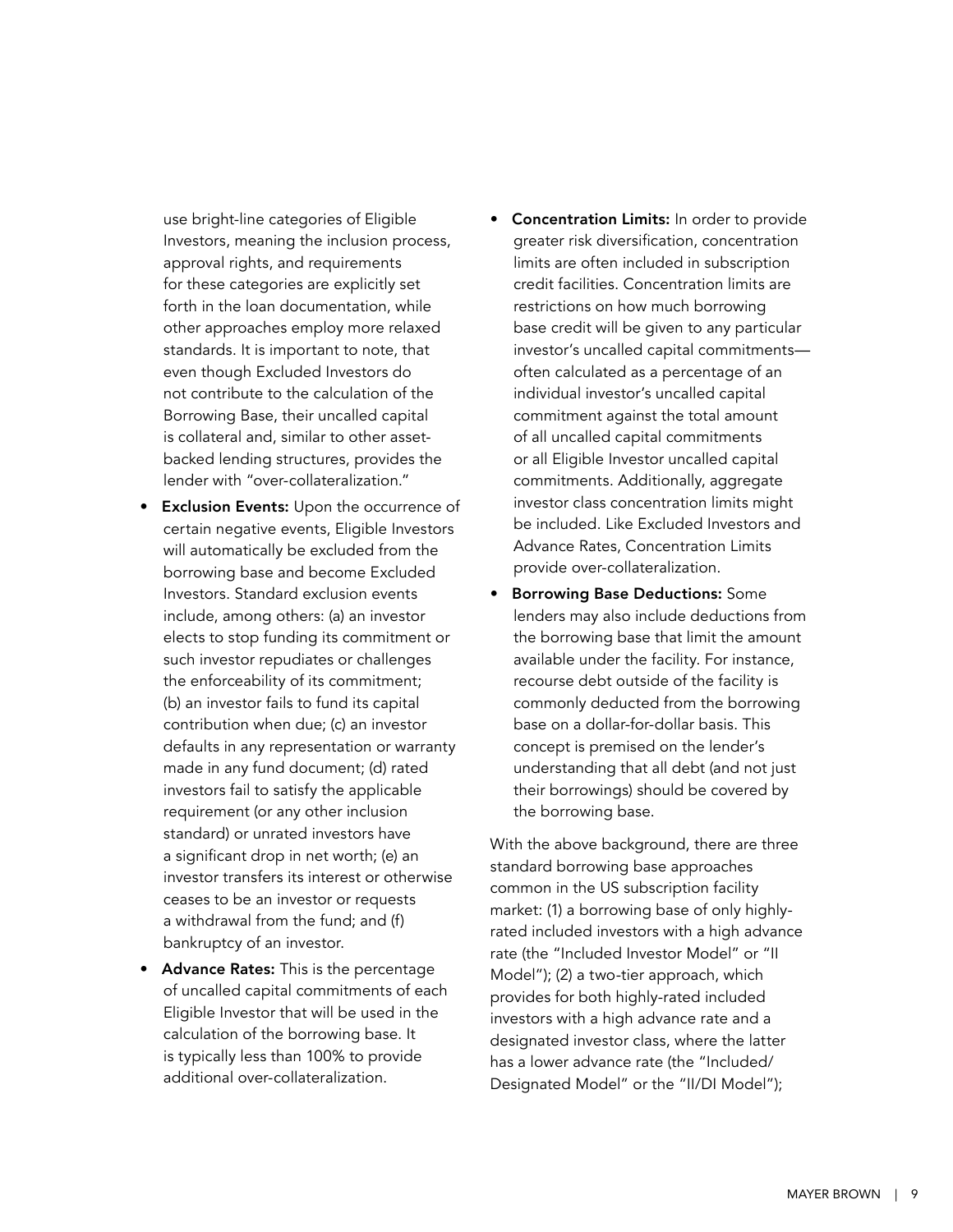<span id="page-13-0"></span>and (3) a flat advance rate across all (or most) investors (the "Flat Advance Rate Model"), which may also be structured as a coverage ratio (the "Coverage Ratio Model").

Below we explore these traditional structures and then discuss how these structures are evolving to address increased competition and the particular needs of fund borrowers.

### A. Included Investor Model

In the traditional Included Investor Model, only highly-rated investors that meet a pre-defined set of criteria (e.g., a minimum credit rating (typically set at BBB+) and, with respect to pensions, a minimum "funding ratio" (often 90%) or, in some cases, minimum assets (typically \$1 billion)) will be designated Eligible Investors ("Rated Included Investors"). For these investors, typically the only approval right is in favor of the administrative agent (and not any facility lenders). Other non-rated investors that, in the determination of all lenders, would be rated investment-grade if they had a rating ("Non-Rated Included Investors") will also usually be Eligible Investors in an II Model.

The Advance Rate for all Eligible Investors in an II Model is typically set between 80% and 100%[1](#page-17-0) and Concentration Limits have historically been determined by a static grid ranging from 5-15%, in each case dependent on the Eligible Investor's rating or classification as a Non-Rated Included Investor. Non-Rated Included Investors (and sometimes lower-rated Rated Included Investors) are usually also subject to an aggregate Concentration Limit.

Since the borrowing base only includes uncalled capital commitments of investment-grade investors, lenders typically offer favorable pricing and looser terms compared to other borrowing base structures. Funds that use the II Model usually have a diversified class of highly rated investors and use subscription facilities mostly for bridging purposes—and not long-term leverage. These funds typically don't require high overall effective advance rates against the entire investor pool because they regularly repay borrowings and prefer the less expensive pricing and looser terms that the II Model provides.

## B. Included/Designated Model

The Included/Designated Model builds off the II Model's technology. In addition to classifying Rated Included Investors and Non-Rated Included Investors (collectively referred to as "Included Investors") as Eligible Investors, the II/DI model includes a third category of investor that the lenders have determined is less creditworthy than the Included Investors, but still maintains sufficient creditworthiness to include in the borrowing base (these investors are commonly referred to as "Designated Investors"). The inclusion of any Designated Investors typically requires all lender consent and has historically required some evidence of creditworthiness or credit support, such as publicly available financial information or evidence of a strong relationship with a creditworthy parent.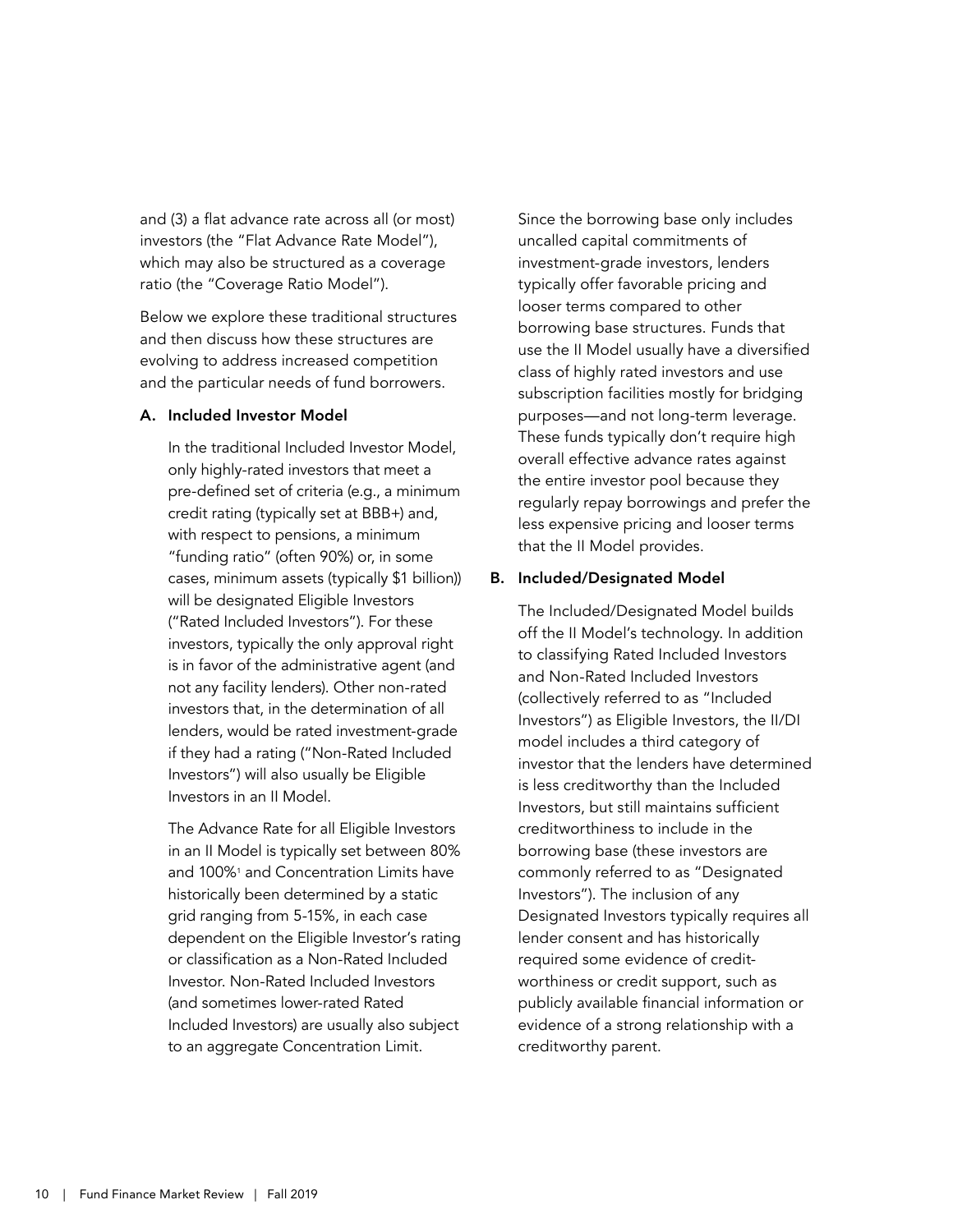Advance Rates and Concentration Limits with respect to Included Investors usually mirror the Advance Rates and Concentration Limits typically used in the II Model. The Advance Rate for Designated Investors is typically set at either 60% or 65%. Additionally, Designated Investors are usually subject to both individual and aggregate Concentration Limits. We often see a 5% individual Concentration Limit and an aggregate Concentration Limit of 35% with respect to Designated Investors.

The II/DI approach is currently the most commonly used in the syndicated market. This approach is often used by funds that need larger credit facilities with a borrowing base than a traditional II Model or Flat Advance Rate Model approach would be unlikely to support over the life of the fund, and usually offers the highest overall effective advance rate. To account for the fact that lower-rated investors are included in the borrowing base, pricing may be higher than facilities employing the II Model and these facilities may be tighter on other terms and reporting requirements than the other models.

## C. Flat Advance Rate Model and Coverage Ratio Model

Unlike the other two approaches that have highly structured inclusion criteria, the presumption in a Flat Advance Rate Model is that all investors will be included in the borrowing base unless something is problematic about an investor or type of investor (for example, high net worth investors or investors that are affiliated with the fund are often not included in a

Flat Advance Rate borrowing base). Accordingly, Flat Advance Rate Model transactions typically include all or almost all investors in the borrowing base at a single "flat" advance rate. The advance rate may vary widely based on the composition of the investor base but typically range from 50-65% (however, we have seen advance rates range from 20-90% depending on the fund and the makeup of the investor pool). Usually, Flat Advance Rate Models do not include concentration limits. Flat Advance Rate transactions are most often bilateral or club deals.

A Flat Advance Rate borrowing base can be structured as a coverage ratio covenant in the loan documents. This requires that the uncalled capital commitments of the investors shall, at all times, cover the amount of outstanding loans under the credit facility at an agreed upon ratio. The Coverage Ratio Model is currently more common in Europe but is also seen in US bilateral deals done as accommodations for sponsors. These Coverage Ratio Model deals will include Borrowing Base Deductions for other indebtedness of the fund (including guaranties of portfolio companies) and equity commitments the fund has made to its portfolio companies or third parties.

Both the Flat Advance Rate Model and Coverage Ratio Model are used in a wide variety of circumstances, including: (1) where a fund does not desire or need a large facility amount and prefers lighter legal documentation and relaxed reporting requirements, (2) when a lender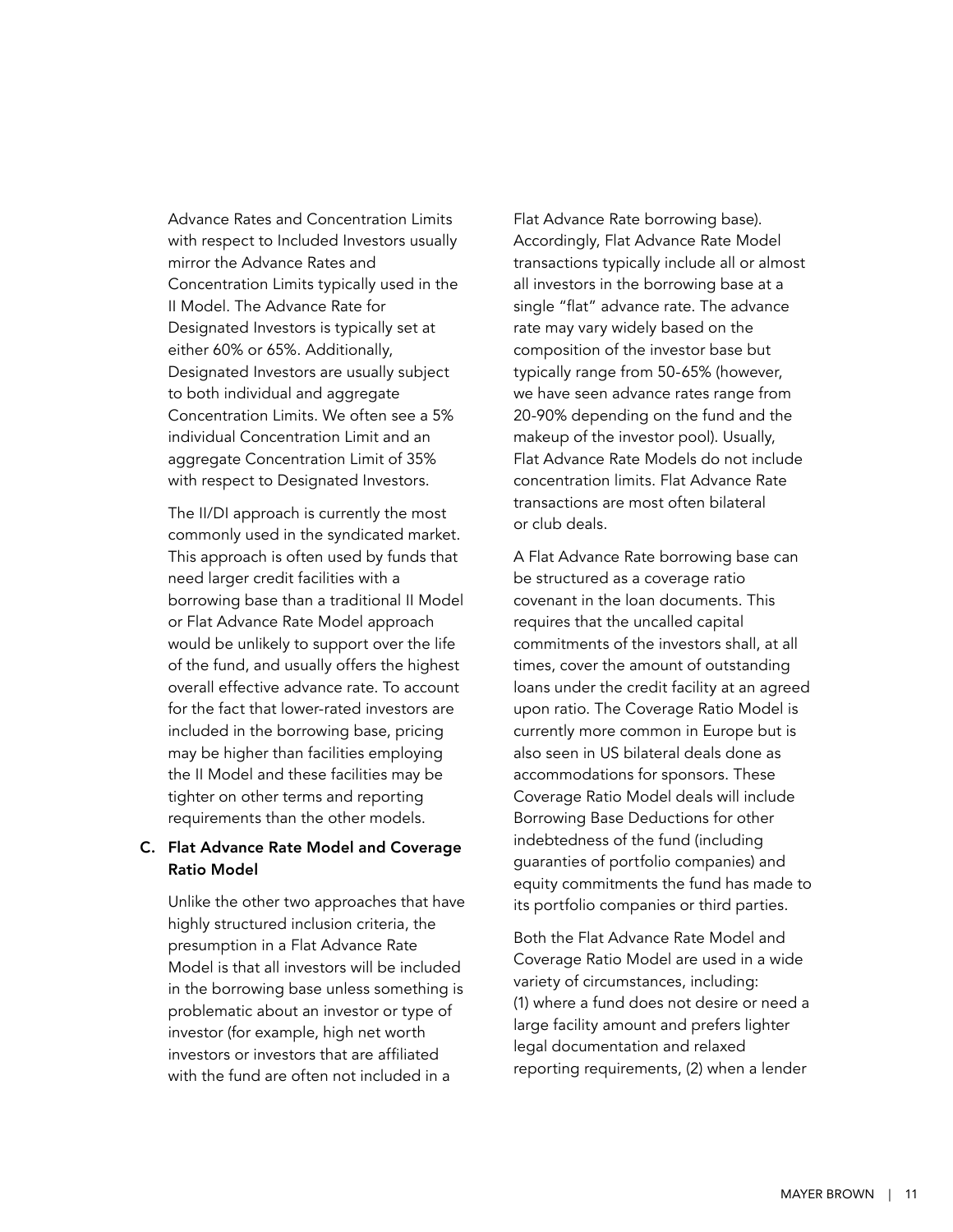is advancing a small facility as an accommodation to the sponsor (to curry favor with the sponsor), (3) in uncommitted and on-demand credit facilities (where the bank takes comfort in the fact that a decline in the credit quality of the overall investor pool can be rectified by calling the facility or refusing to fund), (4) where the investor pool would not support a borrowing base under the II Model or the II/DI Model, and (5) where the fund's investor pool is highly concentrated, such that traditional concentration limits would be problematic. Depending on the circumstance, the pricing of these facilities varies greatly, but they are often priced similar to or higher than facilities using the II/DI Model.

While the foregoing approaches have been historically rather inflexible—forcing funds to pick one approach—lenders are now blending the aspects of the different approaches and employing tailored variations. While this trend is noticeable (and likely the result of increased competition), in our experience, lenders are altering their approach judiciously and carefully evaluating and structuring around the risks. Listed below are some of the more common variations currently being utilized:

• Concentration Limit Holidays  $- A$ common accommodation used in connection with the II/DI Model is to not apply any Concentration Limit to the Rated Included Investors in the borrowing base until the earlier of (x) one year after the credit facility closing date and (y) the fund's final closing date. While the Concentration Limits with respect to Non-Rated Included Investors and Designated Investors

typically still apply, this variation gives funds flexibility during the early stages of fundraising and when their investor base might be highly concentrated. Lenders cite comfort in the fact that this approach is used at the beginning of the fund's lifecycle before any possible unexpected negative investment performance is likely to surface which may impact investor confidence in the fund.

- Concentration Limit Waivers Similarly lenders are now selectively waiving concentration limits if investors deliver investor letters in favor of the lender. Since these investor letters provide direct contractual privity and reinforce the key aspects of the facility, lenders are more willing to take a greater concentration risk on an investor.
- Relaxed Concentration Limits Although the concentration grids employed in the II Model and the II/DI Model have historically been static and non-negotiable, lenders have slowly started to relax concentration limits—especially in bi-lateral deals with strong borrowing bases. This allows funds to receive an advance rate against greater percentages of the uncalled capital commitments, even with less diversification in the investor pool.
- Hurdle Investors The accommodation that has perhaps gained the most traction in the market is the designation of "hurdle" investors. This approach is often used where investors either have legal or side letter issues (e.g., sovereign immunity concerns, placement agent issues) or other concerns regarding their ability to honor capital contributions to a lender (e.g., insufficient financial information available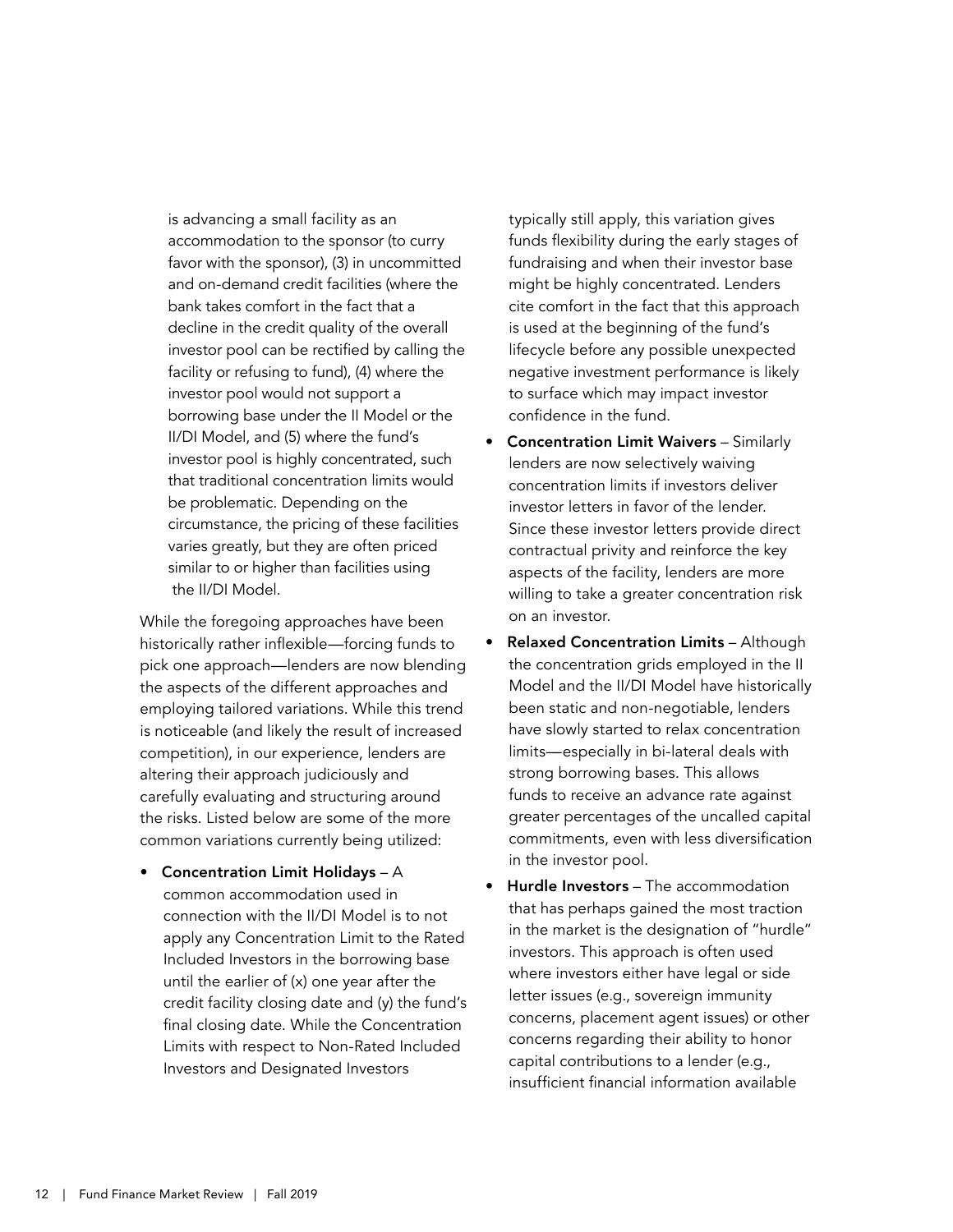to validate the investor's creditworthiness). These investors will initially be excluded from the borrowing base, and after satisfying certain conditions, will "hurdle" into the borrowing base as a Designated Investor. While such "hurdle" designation is always linked to the applicable Investor having funded a certain percentage (often 40%) of its total capital commitment, some lenders are also requiring the fund to maintain a pre-negotiated minimum net asset value. Oftentimes, these "Hurdle Investors" will toggle back and forth between Designated Investor and Excluded Investor status, depending on whether the conditions remain satisfied (i.e., if net asset value declines below the negotiated minimum or if funded capital drops below the threshold as a result of returned capital). The market has generally accepted the use of Hurdle Investors because once the hurdles are satisfied, the investor has "skinin-the-game" (reflective of the funding requirement), which is subject to loss if the investor fails to make capital contributions when required<sup>[2](#page-17-0)</sup> and, accordingly, the investor has an incentive to maintain its investment since the fund is performing (reflective of the net asset value prong).

• Hurdle Advance Rates and Hurdle Concentration Limits – With the market increasingly comfortable with Hurdle Investors, some lenders have started to employ the hurdle technology to Advance Rates and Concentration Limits. Instead of investors "hurdling" from Excluded Investor status to Designated Investor status, under this approach, a pre-defined select group of high-quality investors will "hurdle" into higher Advance Rates and/

or relaxed Concentration Limits when the hurdle conditions are satisfied. Like Hurdle Investors, Hurdle Advance Rates and Hurdle Concentration Limits typically toggle to account for net asset value and the amount of capital funded. This approach is seen most regularly as being applied to high net worth investors and other investors that are not investment grade.

- After-Care Flat Advance Rates Many lenders and funds convert transactions formerly based on the II/DI Model to a Flat Advance Rate Model after the investment period has expired (such facilities, "Aftercare Facilities"). While these credit facilities are usually smaller than more traditional subscription facilities, they often have a high Flat Advance Rates (up to 80-100%). Lenders often include additional net asset value covenants and may take a pledge of the other assets of the fund to secure the obligations (thereby converting the subscription facility to a hybrid facility—at least from a collateral perspective). Similar to the analysis underpinning the hurdle concepts explored above, lenders take comfort in the fact that investors have "skin-in-thegame" and the fund is performing.
- Relaxing Designated Investor Criteria As noted above, unlike in Flat Advance Rate Model deals, the default classification in the other models is Excluded Investor. The II/DI Model has historically required that lenders have strong visibility into the creditworthiness of potential Designated Investors and that the lender determine that there is creditworthy value in the uncalled capital commitment of such potential Designated Investors. While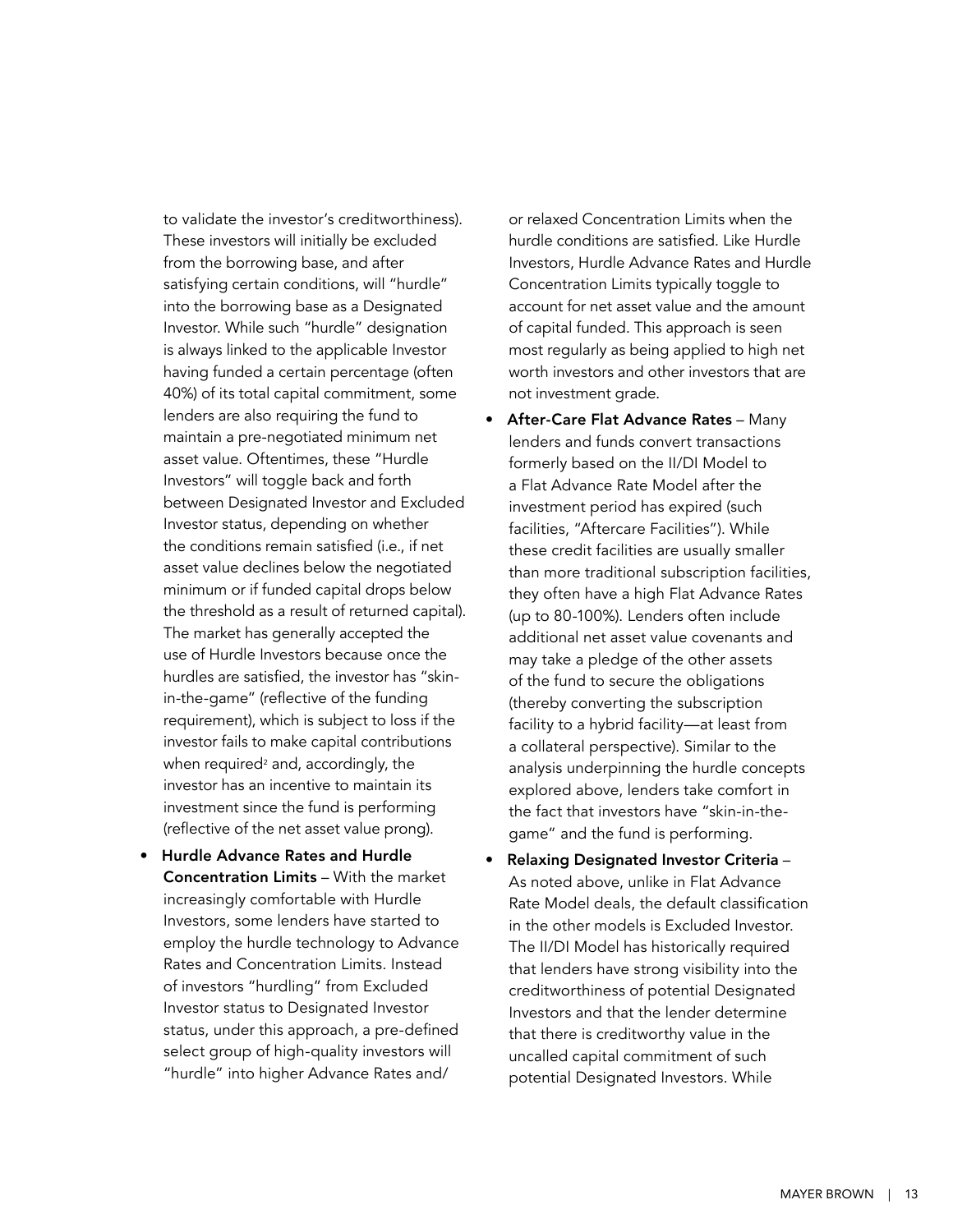<span id="page-17-0"></span>that presumption remains true, many lenders have recently relaxed their criteria on classifying Designated Investors oftentimes requiring less insight into the investor's financial standing and/or less concrete linkage to a high-quality parent.

- Short-Term Bridge Facilities Instead of entering into a long-term facility in connection with their initial closing, some funds are now entering into short-term bridge facilities during their fundraising period. Such short-term facilities are often structured on an uncommitted/on-demand basis using the Flat Advance Rate Model or a bilateral deal with relaxed concentration limits that could be difficult to support in a subsequent syndication. This approach allows the fund to determine which borrowing base approach will work best for their ultimate pool of investors once fundraising has been completed. The risk of this tactic is that the fund might not be able to lock down favorable pricing or other terms if the market turns for the worse and will likely have to negotiate two separate facilities.
- Multiple Borrowing Bases One of the more creative approaches being used is including multiple borrowing base models into the loan documentation. Under this approach, the fund has a one-time option to switch to an alternative borrowing base approach within a short window following the final investor closing (e.g., starting with a II Model and switching to a II/DI Model). For the fund, this foregoes the expense of negotiating two credit facilities and locks down pricing (even if that pricing toggles

upon any conversion of the borrowing base approach) and other terms. For the lender, this approach offers a competitive advantage against other lenders that may not be able to provide such flexibility.

Syndicated Flat Advance Rates - Many funds prefer the simplicity of the Flat Advance Rate Model due to the relatively lax reporting requirements and inclusion criteria associated therewith. While Flat Advance Rate deals have not been historically used for large syndicated facilities in the US, recently lenders have been more open to use a Flat Advance Rate Model with top-tier sponsors. Unlike traditional Flat Advance Rate deals, however, other parts of these transaction remain highly structured.

Unlike pricing and tenor—where the market has been relatively uniform—there has been significant creativity in structuring borrowing base approaches in the subscription credit facility market recently. We expect this trend to continue as more lenders change their longstanding credit and underwriting policies to allow more tailored solutions to a wider range of investor pools.

## Endnotes

- In most syndicated facilities, a flat 90% Advance Rate is typically applied to all Eligible Investors in light of many credit policies prohibiting a 100% advance rate to any investor.
- <sup>2</sup> Organizational documents of funds typically include a contractual remedy to reduce an investor's capital account and/or sell an investor's interest in the fund at a steep discount if an investor fails to honor its capital commitment or otherwise defaults with respect to its contractual obligations.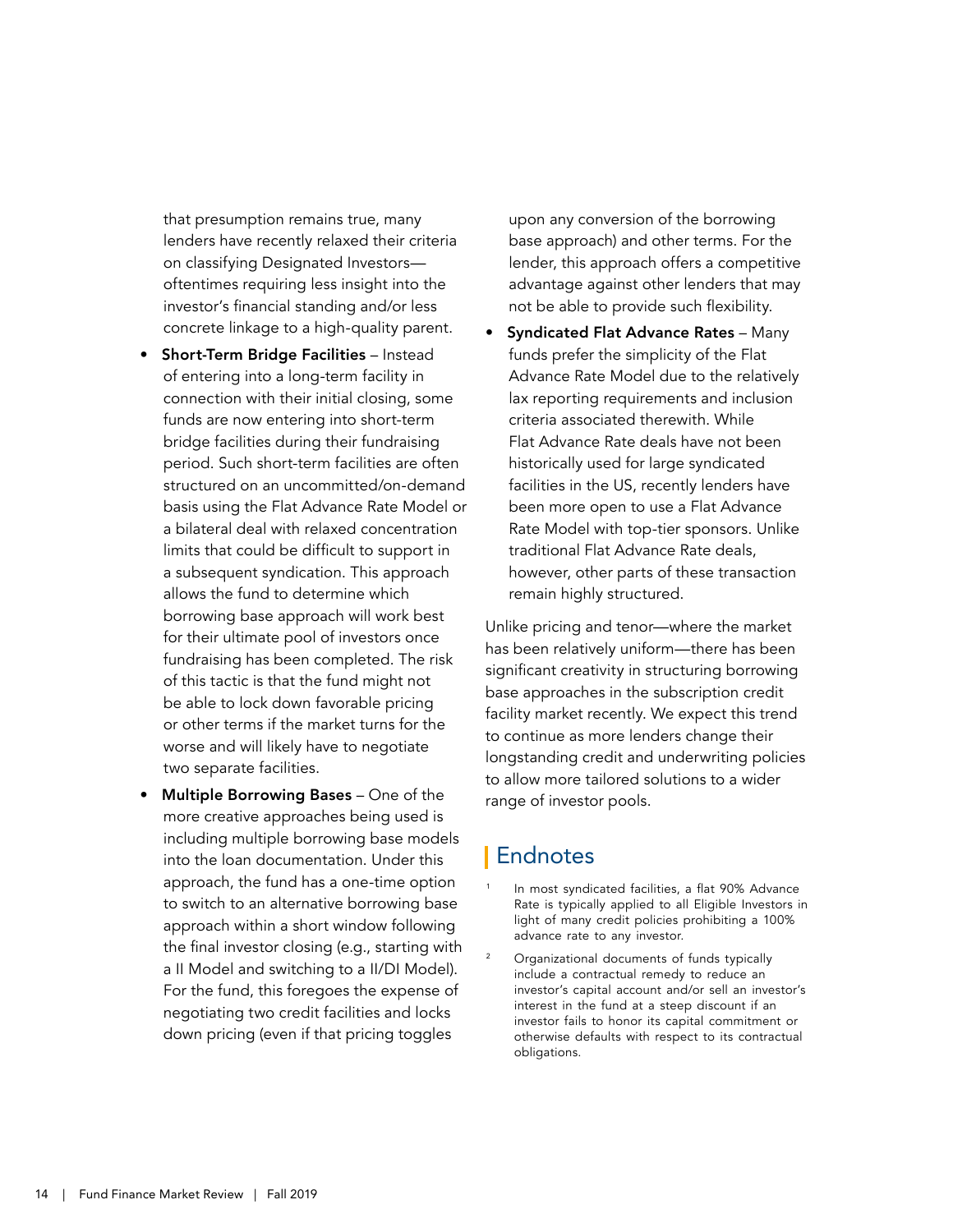## <span id="page-18-0"></span>Investor Pre-Funding Rights in Subscription Credit Facilities

KRISTIN M. RYLKO, AUBRY D. SMITH, VINCENT R. ZUFFANTE AND MICHAEL N. LOQUERCIO

## | I. Introduction

As the market for subscription-backed credit facilities, also known as "capital call" or "capital commitment" facilities ("Subscription Facilities"), continues to mature, we have seen co-mingled private investment funds (each, a "Fund") seek higher advance rates and inclusion of a wider pool of investors in the borrowing base[.1](#page-22-0) As such, banks and other credit institutions (each, a "Lender") extending credit to a Fund under a Subscription Facility must carefully determine the eligibility criteria regulating which uncalled capital commitments of investors in the Fund will be included (or excluded) from the borrowing base. One increasingly negotiated point in recent Subscription Facilities is whether to include in the borrowing base the unfunded commitments of investors that have the right to pre-fund their allocable share of borrowings. This article provides an overview of the nature of such borrowing pre-funding rights, the reasons why investors request such rights and some of the ways in which Lenders and Funds have addressed such rights in Subscription Facilities.

## II. Borrowing Pre-Funding Rights, Generally

An investor's right to "pre-fund" its capital contribution (such investor, a "Pre-Funding Investor") is typically set forth in an investor's side letter, but may also appear in the Fund's partnership or other operating agreement. Generally, a pre-funding right provides the investor with the option to fund its pro rata capital contribution to the Fund at a point in time (e.g., at the time of or within a short period following the incurrence of debt by the Fund), before a capital call notice is generally delivered to the investors to repay a debt obligation of the Fund.<sup>[2](#page-22-0)</sup>

An investor's pre-funding right is often limited to circumstances in which the Fund intends to borrow money. In such circumstances, the Fund's general partner will typically agree to provide an investor with timely notice of the Fund's intention to borrow, and allow such investor the opportunity to pre-fund its allocable share of any such borrowing. The investor may have the right to elect to pre-fund (or not pre-fund) a capital contribution on a loanby-loan basis. [3](#page-22-0) Alternatively, the general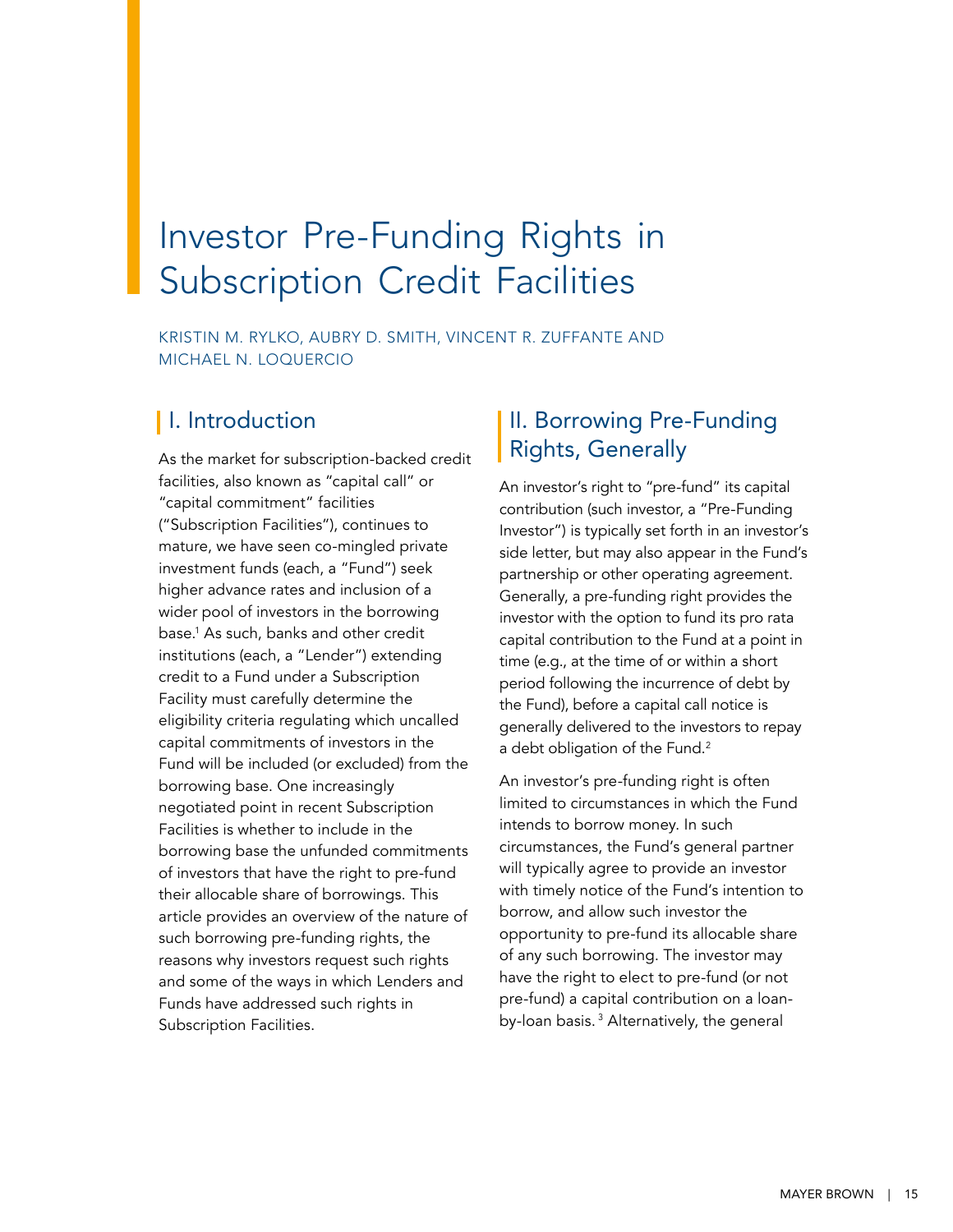<span id="page-19-0"></span>partner may have the right to elect to treat an investor as a Pre-Funding Investor and call capital from such investor in lieu of borrowings being made on behalf of such investor (though other formulations are also seen). The Fund may expressly acknowledge in the partnership agreement or side letter that the amounts pre-funded by such investor will be treated as a capital contribution made by such investor as of a specified date. The general partner may also have broad authority to make adjustments to the provisions of the partnership agreement to accommodate the pre-funding of capital contributions.

## **III. Purpose of Pre-Funding** Rights

There are a number of reasons why investors may seek, and sponsors may agree to, a pre-funding right.

One reason is to avoid potential adverse tax consequences. Tax exempt investors, sensitive to unrelated business taxable income ("UBTI"), may seek such provisions to avoid recognizing unrelated debt-financed income ("DFI"), which is treated as UBTI for federal income tax purposes. Specifically, a portion of such investors' gross income derived from or on account of "debt-financed property" is treated as gross income from an unrelated trade or business, which, after certain deductions, is taxable to such investors in the same manner as UBTI.[4](#page-22-0)

Investors in limited partnerships generally recognize their share of the limited partnership's income and deductions,<sup>[5](#page-22-0)</sup> and the tax character of such income and deductions is determined as if such income or deductions were realized by the investor directly[.6](#page-22-0) Absent certain exceptions, debt incurred by a Fund could cause its investments to be debt-financed property for UBTI-sensitive tax exempt investors[.7](#page-22-0) Accordingly, if a tax exempt investor's share of partnership income is derived from debt-financed property, then a portion of such income may be DFI.[8](#page-22-0) Prefunding or opt-out rights are intended to prevent the allocation of Fund-level debt to the applicable tax exempt investor so as to prevent recognition of DFI.

Another reason for pre-funding or opt-out rights is that some investors, such as certain governmental entities or endowment plans, may have provisions set forth in their constituent documents, side letters or investment policies that restrict or prohibit the use of their capital commitments as credit support to secure the debt obligations of the Fund. We have also seen a variation on such a restriction in side letters specifying that an investor is not obligated to honor a capital call made by a Lender (which typically results in outright exclusion from the borrowing base in our experience).

In addition to addressing tax, regulatory and policy considerations, Pre-Funding Investors may also receive economic benefit on account of pre-funding contributions. To the extent an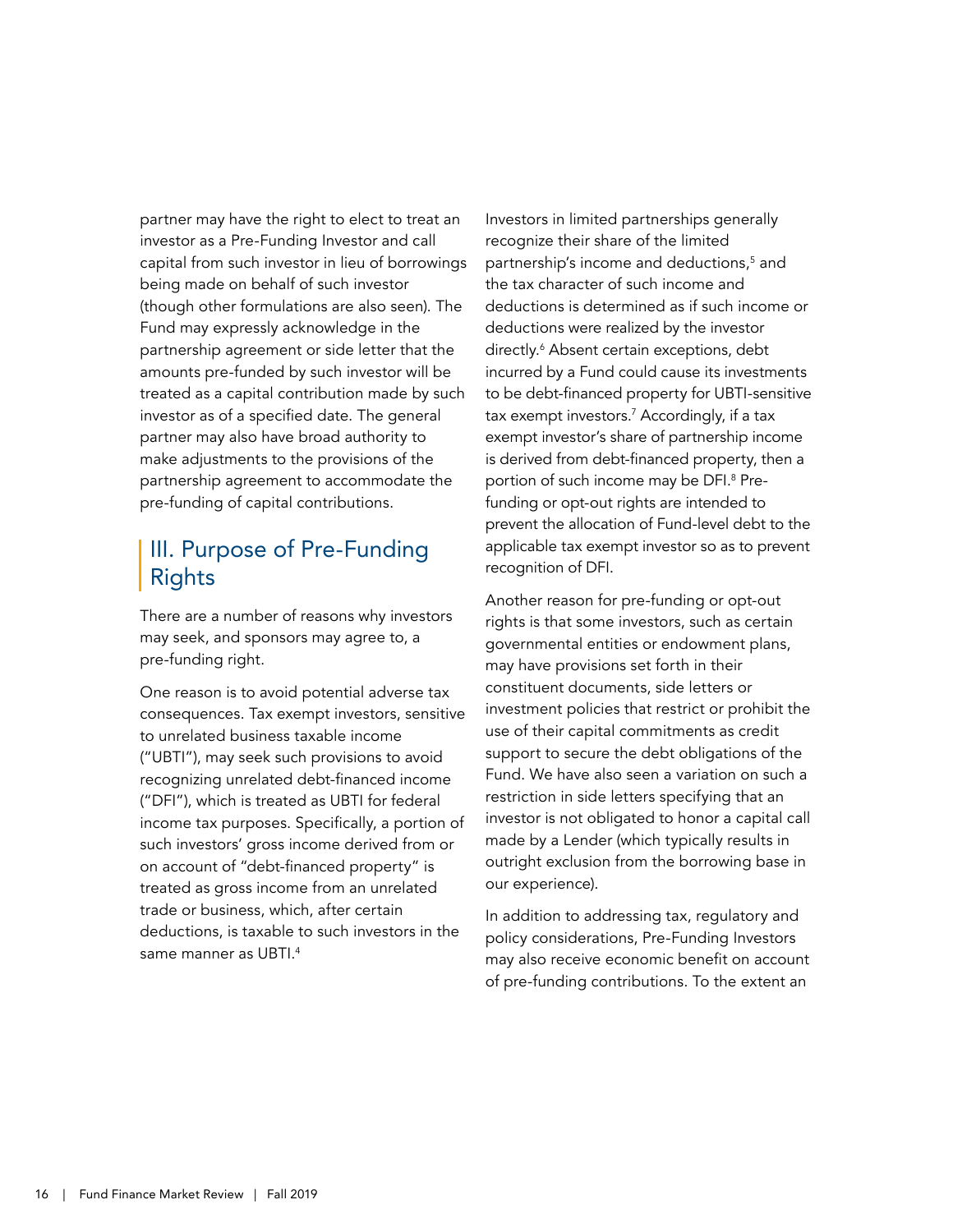<span id="page-20-0"></span>investor pre-funds a capital contribution in lieu of a borrowing and the Fund agrees to treat such contribution as being made prior to the time the capital contributions of the other investors are required, there is a benefit to such Pre-Funding Investor with respect to calculating the preferred return[.9](#page-22-0) The investor also may be spared what would otherwise be its pro rata share of the cost of borrowing. As such, any adjustment made to accommodate a Pre-Funding Investor will be highly negotiated between such Pre-Funding Investor and the Fund, although it is also not uncommon for a Pre-Funding Investor to be treated the same way as the non-Pre-Funding Investor for purposes of preferred return calculations and distributions. Additionally, under the Fund's partnership agreement or the applicable side letter, a Pre-Funding Investor usually does not bear any share of the cost or expense incurred by the Fund in connection with a borrowing with respect to which it pre-funded.

## IV. Addressing Borrowing Pre-Funding Rights in Subscription Facilities

There are a number of ways Pre-Funding Investors may be addressed in the borrowing base of a Subscription Credit Facility. Historically, Lenders often excluded the capital commitment of Pre-Funding Investors from the calculation of the borrowing base altogether. More recently, we have seen a trend towards Lenders giving borrowing base credit to the

capital commitment of Pre-Funding Investors subject to certain parameters.

One approach is to include the Pre-Funding Investor in the borrowing base until such time as it funds its allocable share of the applicable loan within the time period agreed upon in the Fund's partnership agreement or such investor's side letter (as applicable), and require a dollar-for-dollar repayment of the borrowings under the Subscription Facility to which the pre-funding election relates as the Pre-Funding Investors capital contributions are received (regardless of whether a mandatory prepayment would otherwise be triggered under the Subscription Facility)[.10](#page-22-0) This prepayment mechanism addresses the fact that the Pre-Funding Investor will not be making a capital contribution at the time capital would be called from the investors generally to repay the borrowing, but permits the Fund to borrow against the Pre-Funding Investor's unfunded capital commitment prior to and during the period between when the Fund draws on the line and the point in time that the Pre-Funding Investor makes its related capital contribution under the Fund's partnership agreement or the applicable side letter (or fails to make such capital contribution and is deemed an excluded investor). A Subscription Facility with these features will typically include enhanced notice requirements whereby the Fund is obligated to alert the Lender if any investor elects to pre-fund or opt-out of borrowings, so the mandatory prepayments and exclusion event may be monitored.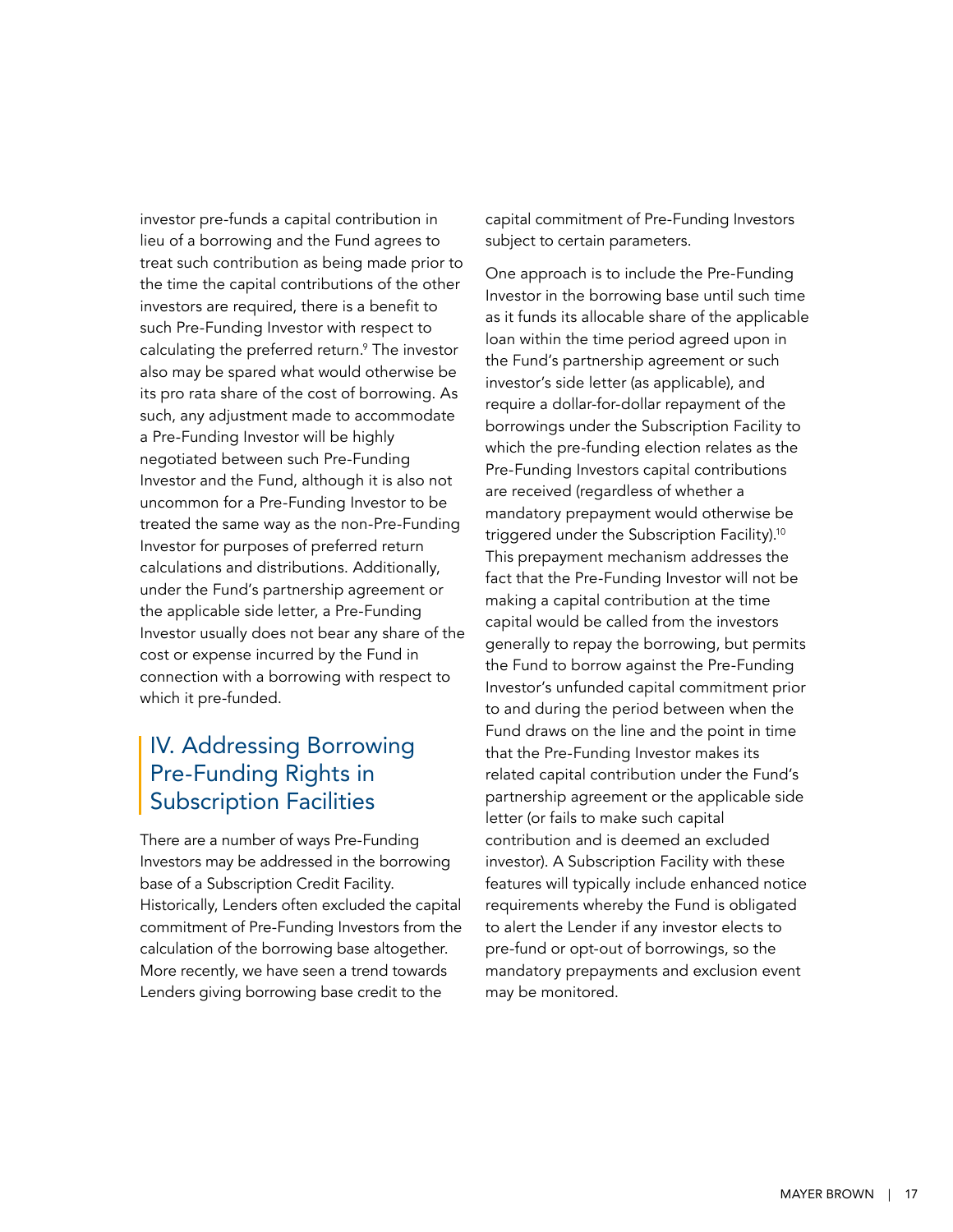<span id="page-21-0"></span>Another way to address a Pre-Funding Investor is to include such investor's unfunded capital commitment in the borrowing base, but then adjust the borrowing base calculation to subtract out the amount of capital contributions that the Pre-Funding Investor elects to pre-fund. This amount is generally calculated as the result of (a) the Pre-Funding Investor's pro rata share (based on unfunded capital commitments) of all outstanding borrowings minus (b) the Pre-Funding Investor's pro rata share (based on unfunded capital commitments) of all borrowings for which such investor has declined to pre-fund in writing. In order for the Fund to receive credit in the borrowing base for the portions of the Pre-Funding Investor's allocation of borrowings that it has declined to pre-fund, the Lender typically requires receipt of written evidence of such election. The Lender may also require that the Fund deliver to each Pre-Funding Investor a notification giving such Pre-Funding Investor the opportunity to pre-fund its portion of the borrowing. With this approach, a Lender may also require more robust ongoing borrowing base reporting, and with each request for borrowing, a detailed listing of which Pre-Funding Investors have elected, declined, or not responded to a request to verify their plans to pre-fund any given borrowing so that the borrowing base and resulting line availability may be properly calculated[.11](#page-22-0)

In addition to considering the borrowing base impacts of a Pre-Funding Investor, the Fund's partnership agreement will need to be

reviewed to determine how the pre-funding rights and mechanics work generally, and how any overcall provisions may impact the analysis. An overcall provision in a Fund's constituent documents provides the Fund with the right to call capital from non-defaulting (or non-excused) investors to make up for shortfalls resulting from the failure (or excuse) of investors to fund capital contributions. Limitations (or ambiguity resulting from silence) on such overcall rights may restrict the ability of a Fund or a Lender to call capital from Pre-Funding Investors to make up any shortfall resulting from the default (or excuse) of other investors. This issue can be heightened if the Pre-Funding Investor also has the right to opt-out of capital calls to repay borrowings.

## V. Conclusion

As the fund finance market continues to evolve, Lenders and Funds continue to explore new and innovative ways to include a wider pool of investors in the borrowing base. Subject to certain parameters, more Lenders are now willing to consider inclusion of the unfunded capital commitments of Pre-Funding Investors in the calculation of the borrowing base. Care should be taken, however, in reviewing and understanding the applicable provisions of a Fund's constituent documents and side letters when considering such an approach.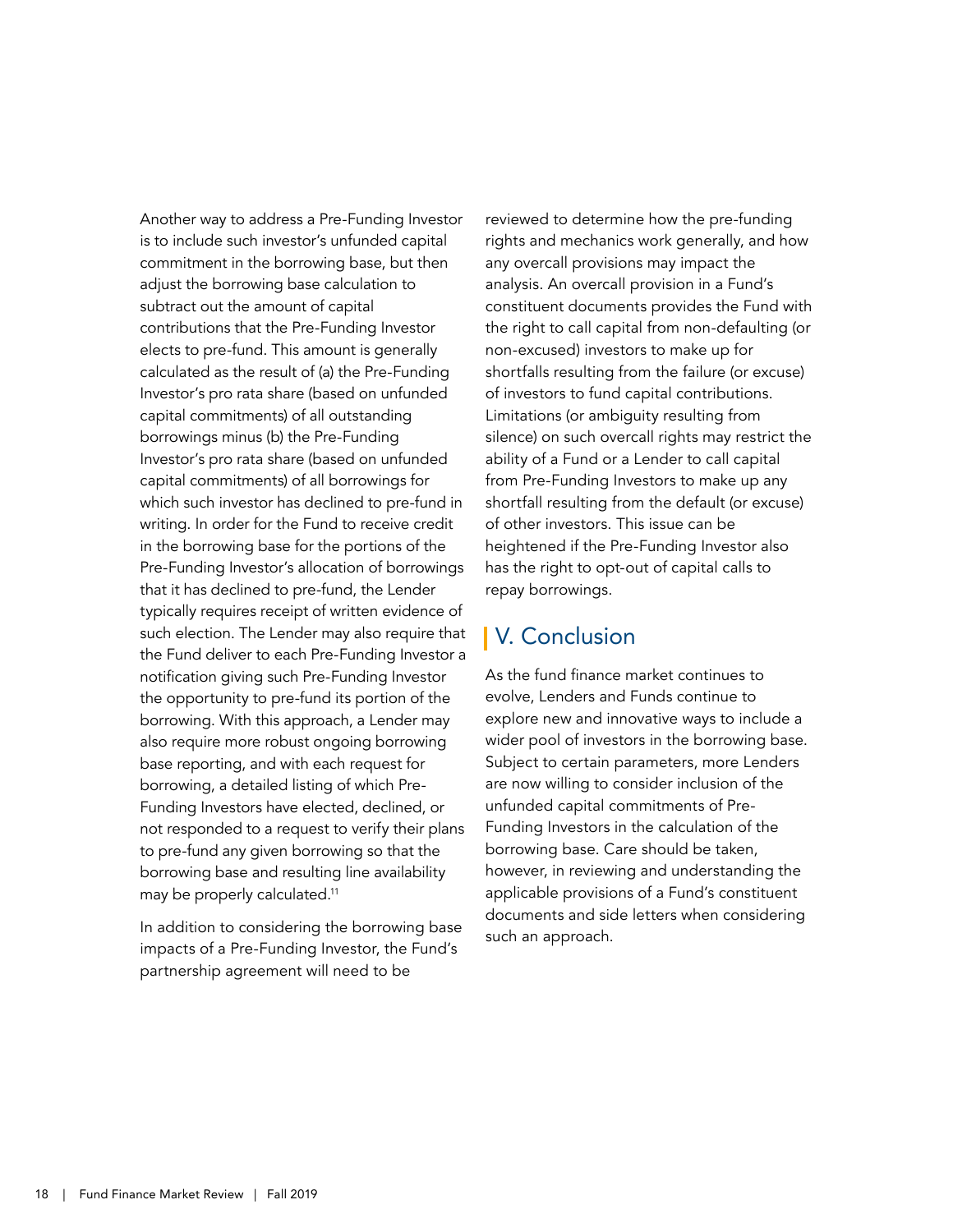## <span id="page-22-0"></span>Endnotes

- [1](#page-18-0) *See "Subscription Credit Facilities: A Comparison of Differing Borrowing Base Structures."* On page 8.
- In lieu of a pre-funding right, certain investors may have a right to "opt-out" of borrowings pursuant to a side letter provision or the Fund's partnership agreement. Such an opt-out right will customarily provide that the applicable investor will not be required to fund capital contributions to repay Fund-level indebtedness, and as such, the unfunded capital commitment of such investor is typically excluded from the borrowing base in Subscription Facilities.
- The partnership agreement of some Funds may hardwire in an investor's obligation to pre-fund each borrowing, and as such, the investor dœs not make an election to pre-fund (thus resulting in a more streamlined approach under a Subscription Facility).
- Sec. 51[4](#page-19-0)(a)(1) of the Internal Revenue Code of 1986, as amended (the "Code"). The applicable portion is equal to the average "acquisition indebtedness" with respect to the debt-financed property over the average amount of the investor's adjusted basis in such property during the applicable tax period.
- [5](#page-19-0) Sec. 702 of the Code; Treas. Reg. § 1.702-1(a).
- [6](#page-19-0) Sec. 702(b) of the Code; Treas. Reg. § 1.702-1(b).
- For example, property is not debt-financed property if the applicable "acquisition indebtedness" is repaid more than 12 months before its disposition. Sec. 514(c)(1); Treas. Reg. § 1.514(b)-1(a).
- Sec.  $512(c)(1)$  of the Code.
- There are a number of variations in the market with respect to treatment of the timing of a Pre-Funding Investor's contribution, including deeming the contribution as being made as of a specified date (e.g., 90 or 120 days after the borrowing occurred), regardless of when such investor's contribution is actually pre-funded.
- The Subscription Facility Documents will typically provide for a specific investor exclusion event that is triggered upon a Pre-Funding Investor's failure to fund.
- [11](#page-21-0) A variation of this approach would be to include an investor (subject to typical inclusion and exclusion criteria) and adjusting the borrowing base to reduce availability to the extent that such investor has given notice of its intention to pre-fund a borrowing.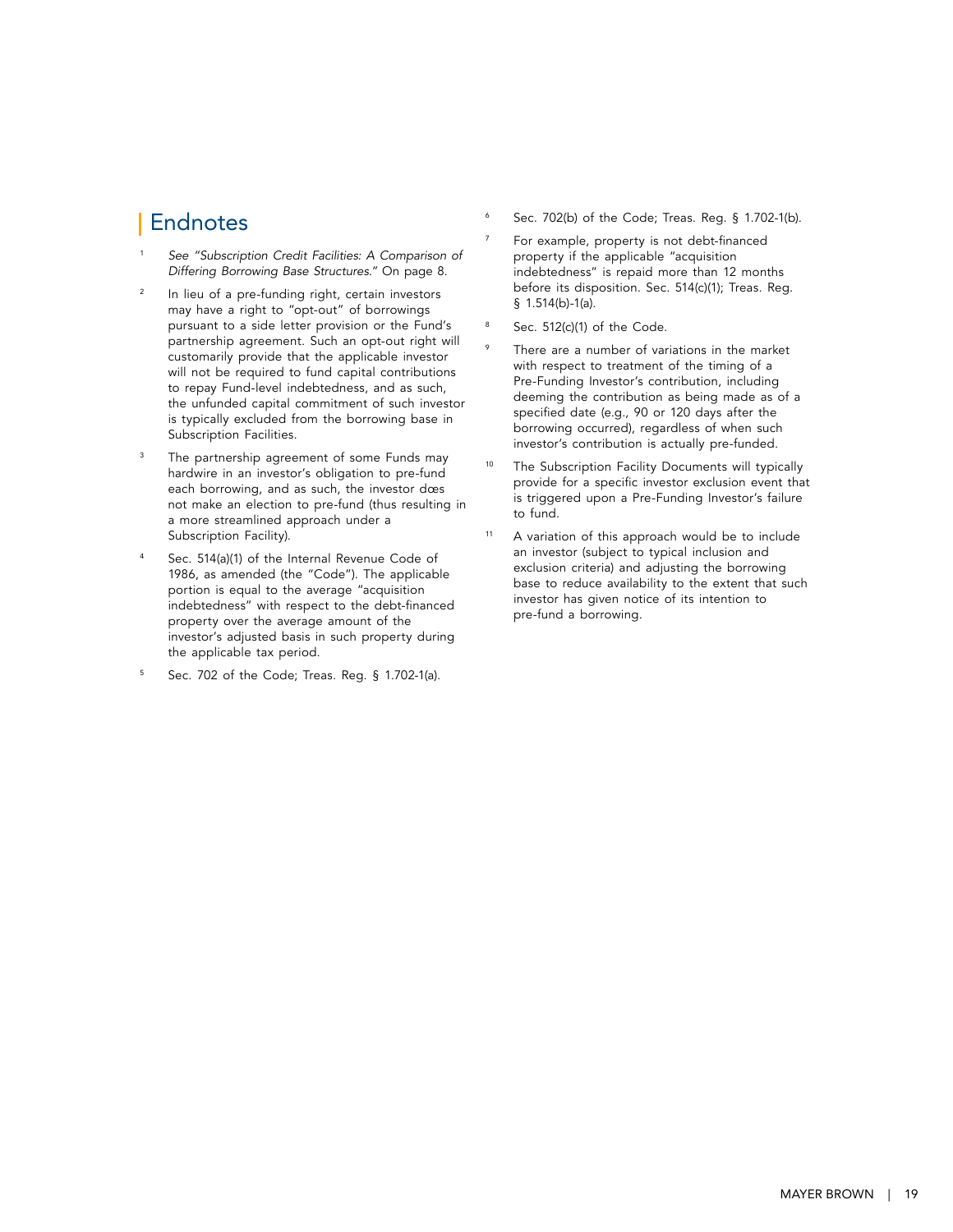## <span id="page-23-0"></span>Issues for Administrative Agent to Consider

### BRYAN L. BARRERAS AND DAVID B. KOBRAY

In a typical syndicated credit facility, one of the lenders (or an affiliate of a lender) acts as administrative agent (the "Administrative Agent") for the lender group[.1](#page-27-0) There are several reasons for a lender to seek the role of Administrative Agent—agency fees, reflection in various league tables and a deeper relationship with the borrower and/or sponsor that such a role requires. Fund financing credit facilities are typically senior secured facilities, so the role of the Administrative Agent also typically relates to pledged collateral.<sup>2</sup> In each case, the role of Administrative Agent includes responsibilities that may give rise to potential liability and of which lenders should be aware. While market-standard documentation, including the Loan Syndications and Trading Association ("LSTA")'s form agency provisions, address these areas, lenders should understand the purpose of these provisions and the potential risks in order to avoid inadvertently lessening the protections provided by this language through negotiation.

Most banks that regularly participate in the fund finance market as Administrative Agent work from a set of form or template documents that contain provisions developed by the particular institution and

designed to address the various issues discussed below. However, there are many situations where a lender may need to work with unfamiliar documents or provisions, and in these situations, the lender and its counsel may need to revise or insert agency language. This may occur when: (i) lenders that have traditionally participated in the market as syndicate members take on the Administrative Agent role; (ii) borrowers require the lender to use precedent documents that are based on another bank's form; or (iii) a bilateral facility with no agent is being converted into a syndicated facility in order to accommodate additional lenders. In addition, many syndicated credit facility markets are seeing an increase in participation by nonbank lenders, such as hedge funds and other similar institutional investors, as well as banks that have not traditionally been active in the space. Newer market participants may be more aggressive in trying to negotiate away many of the Administrative Agent protections provided by market-standard agency language. This article will identify typical agency provisions, primarily in the context of LSTA form provisions, while also considering the fund financing market generally, and discuss the issues addressed by such provisions.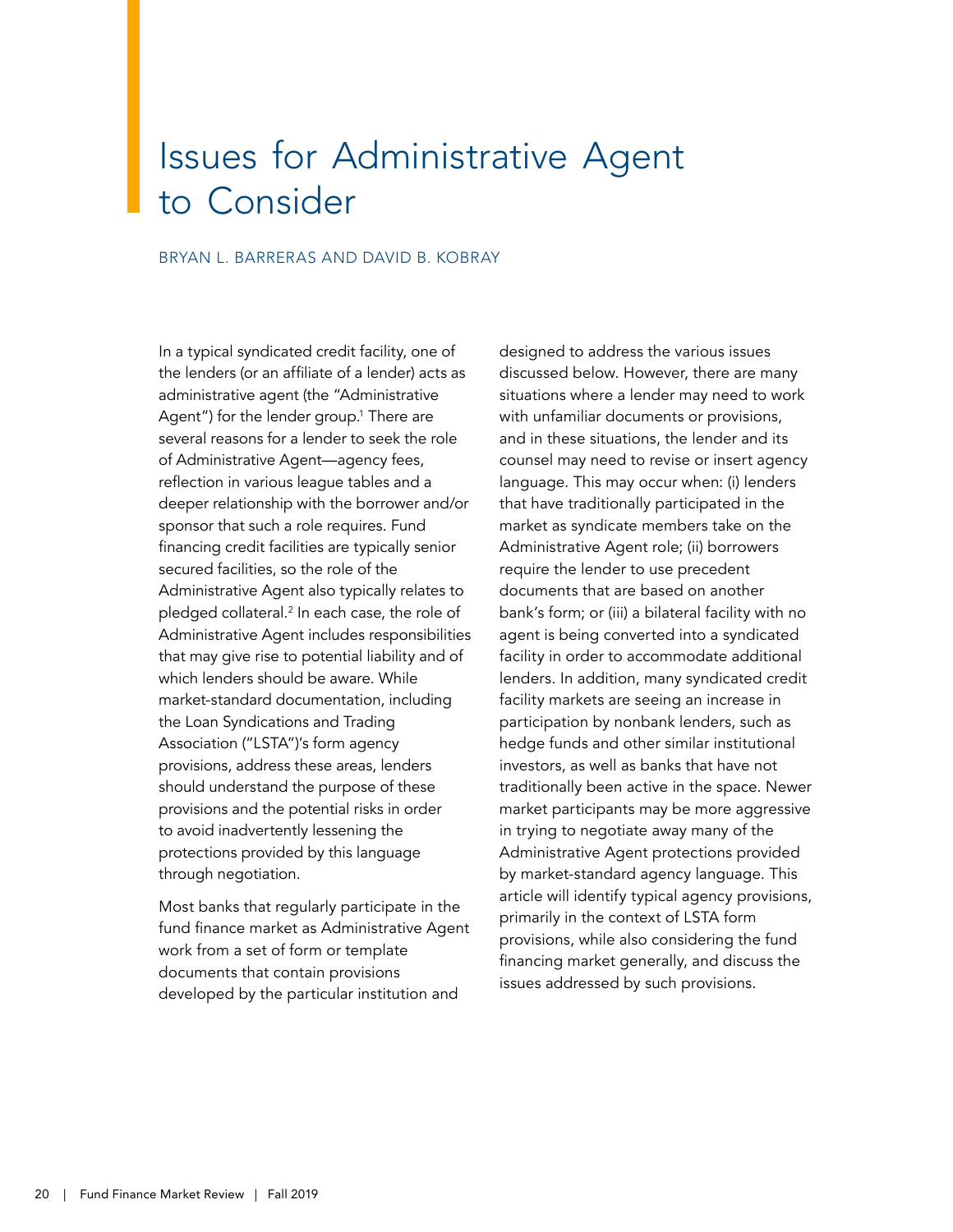## <span id="page-24-0"></span>Role of the Administrative Agent and Typical Provisions

Generally speaking, the role of the Administrative Agent is in many respects essentially for convenience and efficiency. More specifically, it provides borrowers with a single point of contact for the day-to-day operation of the credit facility and for borrowing and repaying loans under the facility. The role of Administrative Agent also provides for the creation and perfection of security interests in favor of a single entity for the benefit of the other lenders. While providing convenience for borrowers, the Administrative Agent acts as an agent of the lender's party to the credit facility, and many of the agency provisions are meant to define this role and the authority of the Administrative Agent to act on behalf of the lenders (including any limitations with respect thereto).

Typical provisions relating to the Administrative Agent's role include, but are not limited to, the following:

• Appointment/Authority; Delegation of Duties. The lenders formally appoint the Administrative Agent in order to establish the necessary authority for the Administrative Agent to act on behalf of the lenders and to exercise the powers expressly set forth in the credit agreement and other loan documents.[3](#page-27-0) The lenders recognize that the Administrative Agent has no duties not expressly set forth in the loan documentation and that the Administrative Agent is not acting in a fiduciary capacity or for any third parties.[4](#page-27-0) They also recognize the Administrative Agent's right to appoint sub-agents and

to delegate its duties (and typically limit liability to the care taken in the selection of such sub-agents)[.5](#page-27-0)

- Exculpation. In addition to specifying the capacity in which the Administrative Agent acts, a typical Administrative Agent provision includes broad exculpatory language:
	- a. Limiting the Administrative Agent's obligations and outlining duties, obligations and responsibilities that the Administrative Agent does not have (unless expressly set forth in the credit agreement), including:
		- i. Any fiduciary or implied duties;
		- ii. Any duty to take actions not expressly set forth in the credit agreement as directed by the requisite lenders, and note that the Administrative Agent is excused from taking actions even upon the direction of the requisite lenders in certain circumstances, such as actions that may be contrary to law (e.g., delivering a default notice to a bankrupt borrower without court consent if such action may violate an automatic stay); or
		- iii. Any duty of disclosure not expressly set forth in the credit agreement;<sup>[6](#page-27-0)</sup>
	- b. Stating that the Administrative Agent has no liability in the absence of its own gross negligence or willful misconduct;
	- c. Stating that the Administrative Agent is not deemed to have knowledge of a default unless notified in writing; and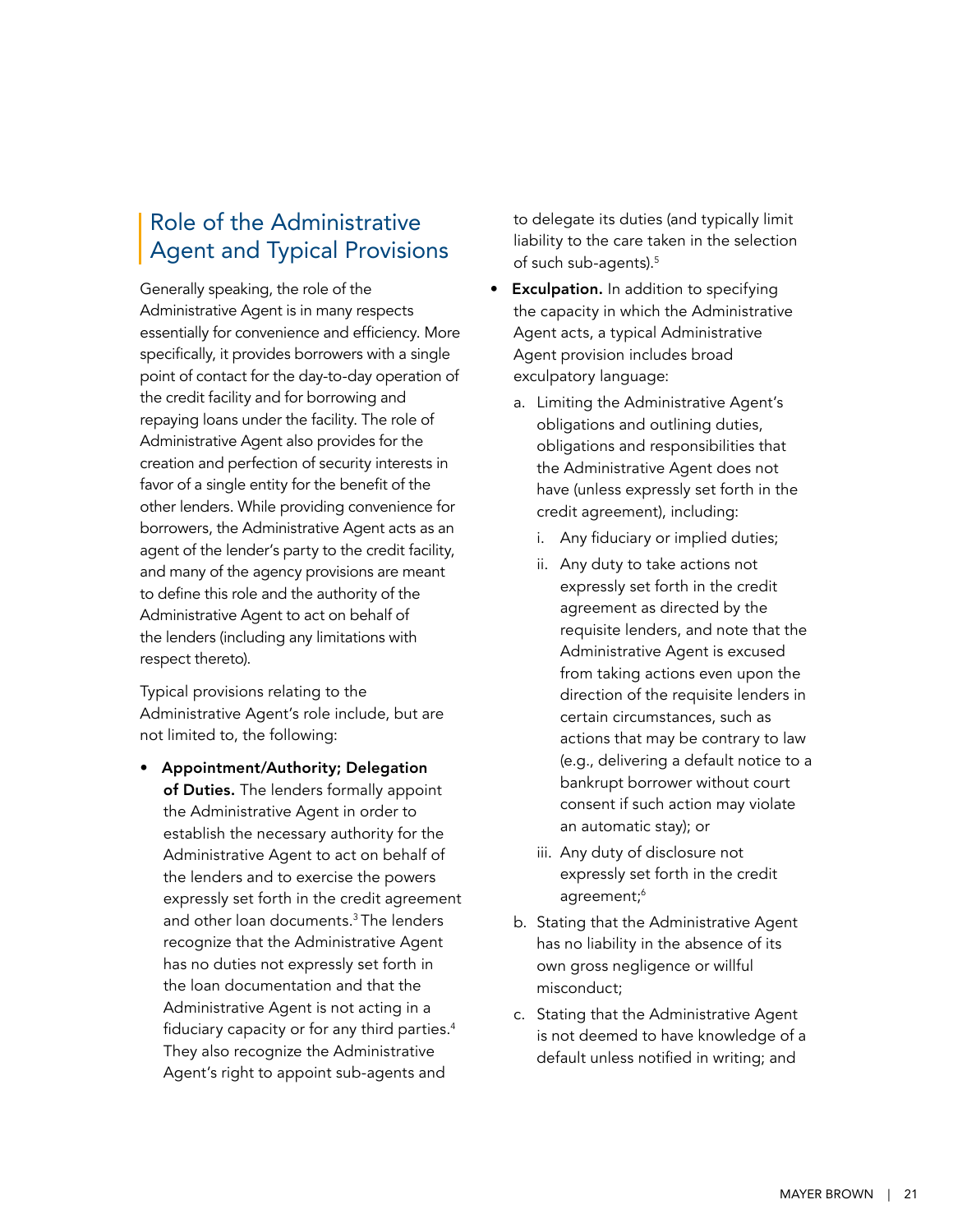- <span id="page-25-0"></span>d. Stating that the Administrative Agent has no duty to ascertain, inquire, monitor or enforce (unless expressly set forth in the credit agreement).<sup>7</sup>
- Reliance; Non-Reliance. The Administrative Agent is entitled to rely on notices, reports, etc. reasonably believed to be genuine, and the Administrative Agent may consult with and rely upon the advice of legal counsel and other experts. Each lender also acknowledges that it makes its own credit decision without reliance upon the Administrative Agent.[8](#page-27-0)
- Individual Capacity. The parties recognize that the Administrative Agent is entitled to act as a lender, and in any other capacity, as though it were not the Administrative Agent[.9](#page-27-0)
- Indemnification. The lenders indemnify the Administrative Agent (typically pro rata based upon their exposure under the credit facility), to the extent any borrower indemnity is insufficient.
- Collateral Matters. The circumstances under which security interests and/ or collateral may be released or subordinated by the Administrative Agent, the release of any guarantor by the Administrative Agent and the sharing of collateral among the lenders are typically specified. The ability of the Administrative Agent to file proofs of claim and/or credit bid may also be specifically set forth in the credit agreement[.10](#page-27-0)
- Resignation; Removal. The Administrative Agent typically has the right to resign, although in practice this may be difficult to accomplish, unless another syndicate member is prepared to assume the role. A successor Administrative Agent may be

required to be a commercial bank, but the increased participation of nonbank lenders may impact the inclusion of this requirement. There may or may not be a removal right with respect to the Administrative Agent, and any such right would typically be event-driven.<sup>11</sup>

## Negotiated Provisions

The provisions related to the role of the Administrative Agent in syndicated credit facilities generally fall within the categories mentioned above and, as such, are not generally controversial. However, there are some provisions that are occasionally the subject of comment from parties to the credit agreement, and care should be taken when negotiating these provisions, especially when the Administrative Agent is not working from its form documents. Three such provisions are:

**Exculpation.** As mentioned above, a typical provision relieves the Administrative Agent from liability absent gross negligence or willful misconduct on its part. This provision provides substantial protection for the Administrative Agent—failure to show gross negligence or willful misconduct on the part of the agent was the basis for the dismissal of claims against the agent in a 2018 case before the New York Supreme Court, where the agent acted at the direction of "Required Lenders.["12](#page-27-0) As a result, in considering changes to this provision, individuals negotiating on behalf of the Administrative Agent need to be aware that many banks have specific language requirements relating to exculpation and modifications to such language may require appropriate internal approvals.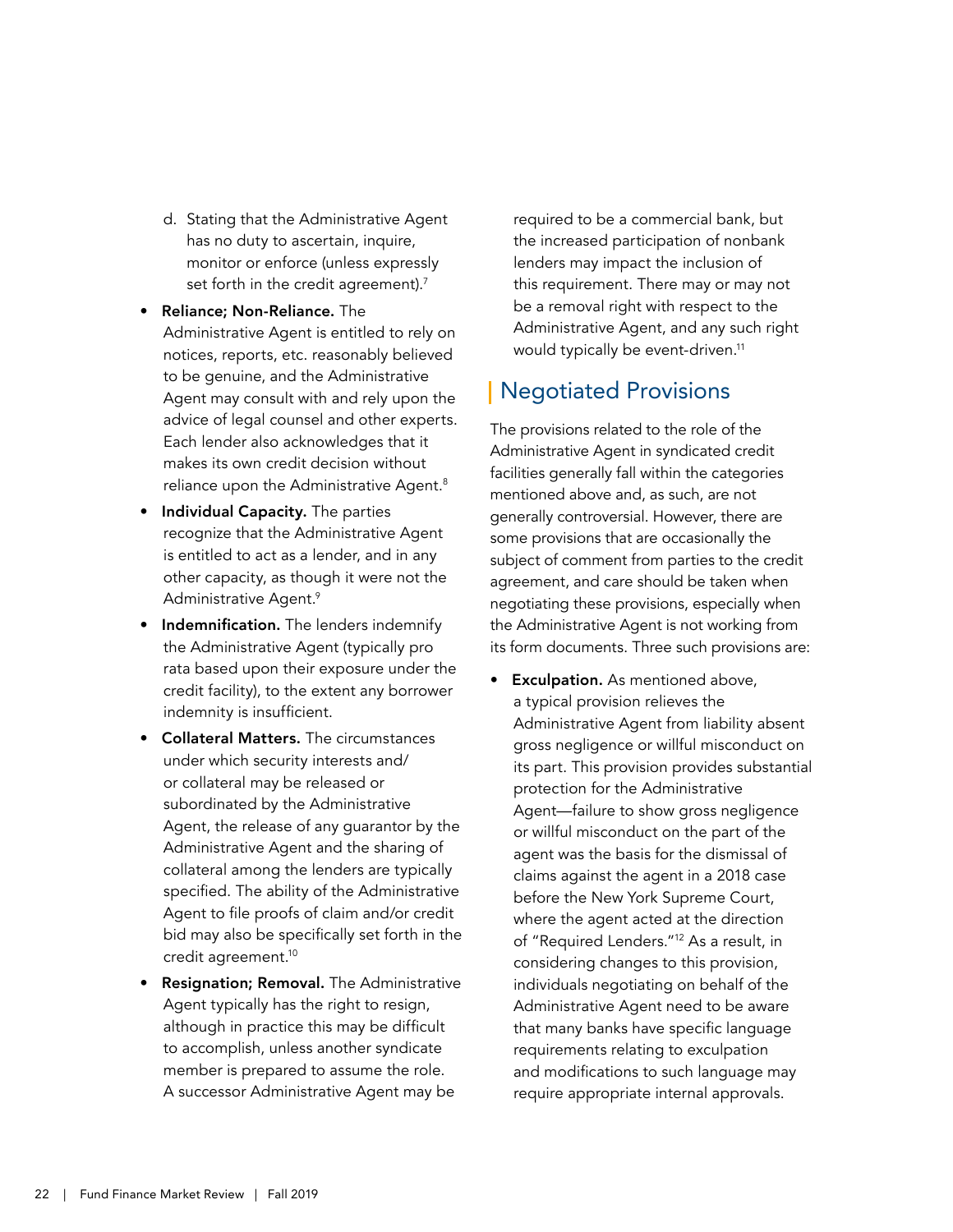- <span id="page-26-0"></span>• Resignation/Removal. The Administrative Agent typically has the right to resign, but the mechanics around replacement of the Administrative Agent sometimes vary (primarily with respect to the consent and/or consultation rights of the borrowers in the selection of a replacement Administrative Agent by the required lenders). In addition, while the right of the required lenders to remove the Administrative Agent is often limited to the situation where the person serving as the Administrative Agent is a defaulting lender, the concept of a minimum holding by the person serving as the Administrative Agent may be proposed (i.e., if such person holds less than a specified percentage of the overall commitment, they may be replaced).<sup>13</sup>
- Applicable Standard for Administrative Agent Actions. Borrowers often have a preference to just deal with the Administrative Agent and may propose changes to provide the Administrative Agent with greater discretion to act for the lender group (instead of requiring consent of the lenders or required lenders). While such changes may make administration of the credit facility more efficient, there is a great deal of protection to be gained by the Administrative Agent from acting at the direction of the required lenders and/or all lenders. Even where the Administrative Agent may take actions on its own, consideration should be taken to include provisions permitting the Administrative Agent to seek direction or authority from the lender group upon request (e.g., when

releasing collateral that may otherwise be within the defined discretion of the Administrative Agent).

## **Additional Considerations**

Typical contractual provisions related to an Administrative Agent's role in a syndicated credit facility for a fund finance transaction are described above, but there are other potential issues presented by different structures that could impact the provisions relating to the Administrative Agent and/or whether a bank should be willing to take on such a role[.14](#page-27-0) One recent no-action letter issued by the US Securities and Exchange Commission ("SEC") highlights the potential complexity around the seemingly straightforward role of Administrative Agent for a particular set of facts. The SEC took the position that, in certain circumstances, an Administrative Agent could have "custody" of the assets of the syndicate members and would be required to comply with the applicable provisions of the Investment Advisers Act of 1940[.15](#page-27-0) While a detailed discussion of this no-action letter is beyond the scope of this article, this example illustrates the need to carefully consider the role of the Administrative Agent and the related loan documentation provisions described above.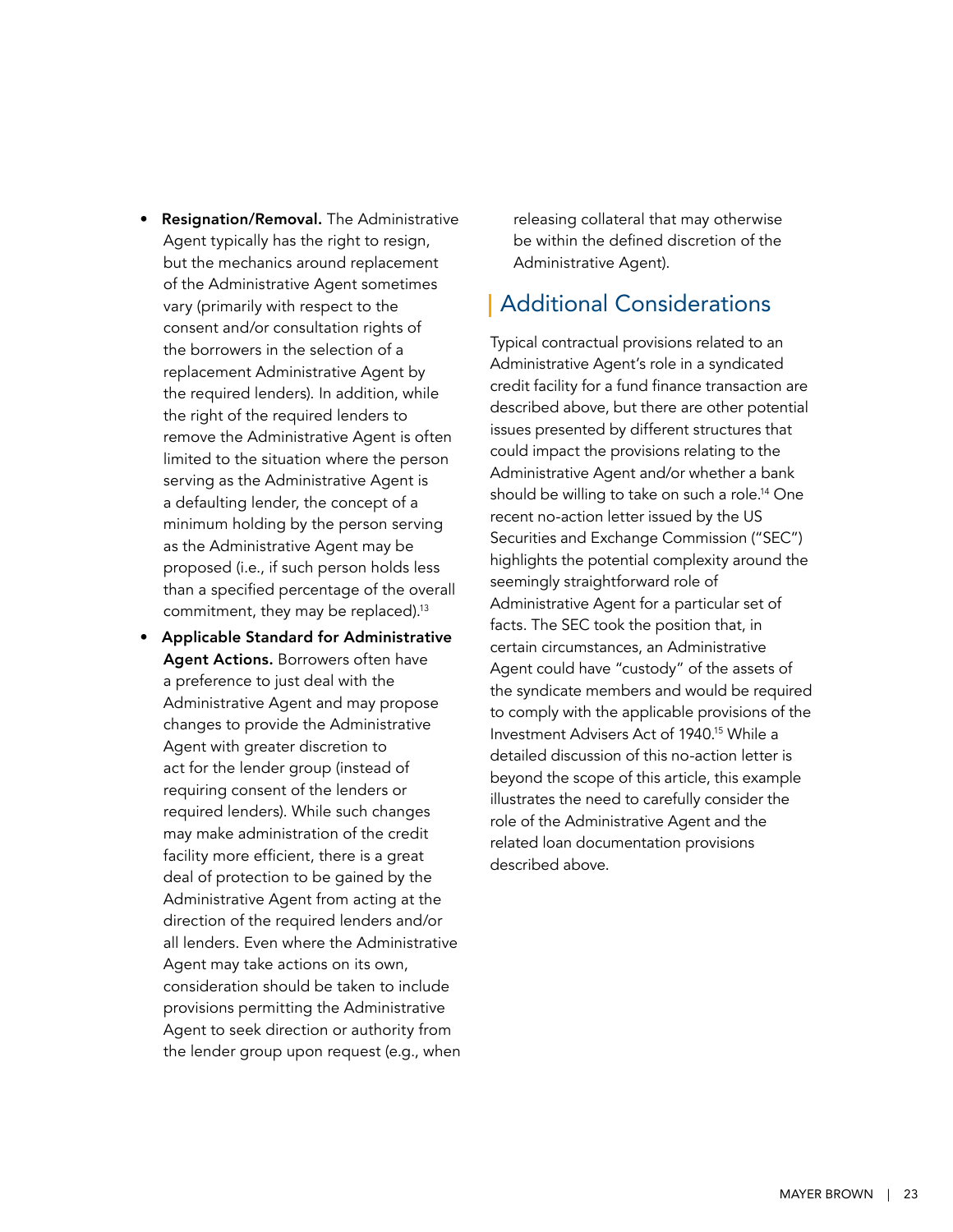## <span id="page-27-0"></span>Conclusion

Even though there is LSTA form language as well as typical market provisions relating to the Administrative Agent's role in syndicated credit facilities, the changing landscape of market participants and potential issues relating to the rights and obligations of an Administrative Agent have resulted in an increased awareness of the importance of these provisions. Consequently, prospective Administrative Agents and lenders will want to carefully consider these provisions and seek guidance from counsel when negotiating such language or when taking on such a role.

## **Endnotes**

- The same lender may, along with one or more other members of the lender group, also act in other capacities—e.g., arranger, manager and/or bookrunner—but such roles do not typically have any rights, powers or responsibilities pursuant to the transaction documents and are therefore outside the scope of this article.
- This role may also be labeled as the "Collateral Agent," and in certain circumstances, may be performed by an entity that is not the Administrative Agent.
- <sup>[3](#page-24-0)</sup> See [https://www.mayerbrown.com/en/perspectives](https://www.mayerbrown.com/en/perspectives-events/publications/2015/03/limitations-on-lender-assignments-to-competitors-i)[events/publications/2015/03/](https://www.mayerbrown.com/en/perspectives-events/publications/2015/03/limitations-on-lender-assignments-to-competitors-i) [limitations-on-lender-assignments-to-competitors-i](https://www.mayerbrown.com/en/perspectives-events/publications/2015/03/limitations-on-lender-assignments-to-competitors-i) for an example of a specified duty of an Administrative Agent and a general discussion of issues related thereto.
- One of the exceptions with respect to third parties is the maintenance by the Administrative Agent of a participant register, if applicable, which it does as an agent of the borrower.
- <sup>[5](#page-24-0)</sup> Note that under New York law, an agent may not be able to delegate its duties without the specific authority from the principal.
- But see [https://www.mayerbrown.com/](https://www.mayerbrown.com/perspectives-events/publications/2010/10/renewed-concerns-over-administrative-agent-liabili) perspectives-events/publications/2010/10/ renewed-concerns-over-administrative-agent-liabili for a discussion of circumstances where an

Administrative Agent with "peculiar knowledge" of a borrower may have a duty to disclose under the "special facts" doctrine. See also *Harbinger Capital Partners Master Fund I, Ltd. vs. Wachovia*, 27 Misc 3d 1236(A), for a discussion of these exceptions.

- See Stanfield Offshore Leveraged Assets, Ltd., et *al*., *vs. Metropolitan Life Insurance Company, et al.,* 64 A.D.3d 472, dismissing a claim alleging administrative agent liability and citing broad exculpatory language in credit agreement.
- See ibid, which also cited language in credit agreement regarding non-reliance in dismissing a claim.
- This provision avoids any general duty of loyalty and/or non-competition the Administrative Agent might otherwise owe to the lenders.
- The Administrative Agent may be able to file proofs of claim and credit bid without specific language, pursuant to its ability to exercise remedies.
- [11](#page-25-0) E.g., if the Administrative Agent is a defaulting lender under the credit facility.
- <sup>12</sup> See *Eaton Vance Management v. Wilmington Savings Fund Society*, 2018 NY Slip Op 30727(U), dismissing a claim alleging administrative agent liability and citing exculpatory language in credit agreement and failure to show breach by agent of applicable standard.
- <sup>13</sup> This is not often seen in widely syndicated credit facilities, but is more prevalent in "club" transactions involving a small group of lenders.
- <sup>[14](#page-26-0)</sup> One example is a structure with both first and second lien debtholders, which may present conflict between the two debtor groups that may require two separate administrative agents to properly address such conflicts.

[15](#page-26-0) See [https://www.mayerbrown.com/en/perspectives](https://www.mayerbrown.com/en/perspectives-events/publications/2018/12/sec-grants-conditional-noaction-relief-from-the-cu)[events/publications/2018/12/](https://www.mayerbrown.com/en/perspectives-events/publications/2018/12/sec-grants-conditional-noaction-relief-from-the-cu) [sec-grants-conditional-noaction-relief-from-the-cu](https://www.mayerbrown.com/en/perspectives-events/publications/2018/12/sec-grants-conditional-noaction-relief-from-the-cu) for a discussion of this no-action letter. While this no-action letter was not applicable to a traditional financial institution acting as administrative agent, it highlights that entities new to the role of administrative agent should consult with counsel before agreeing to act in such capacity.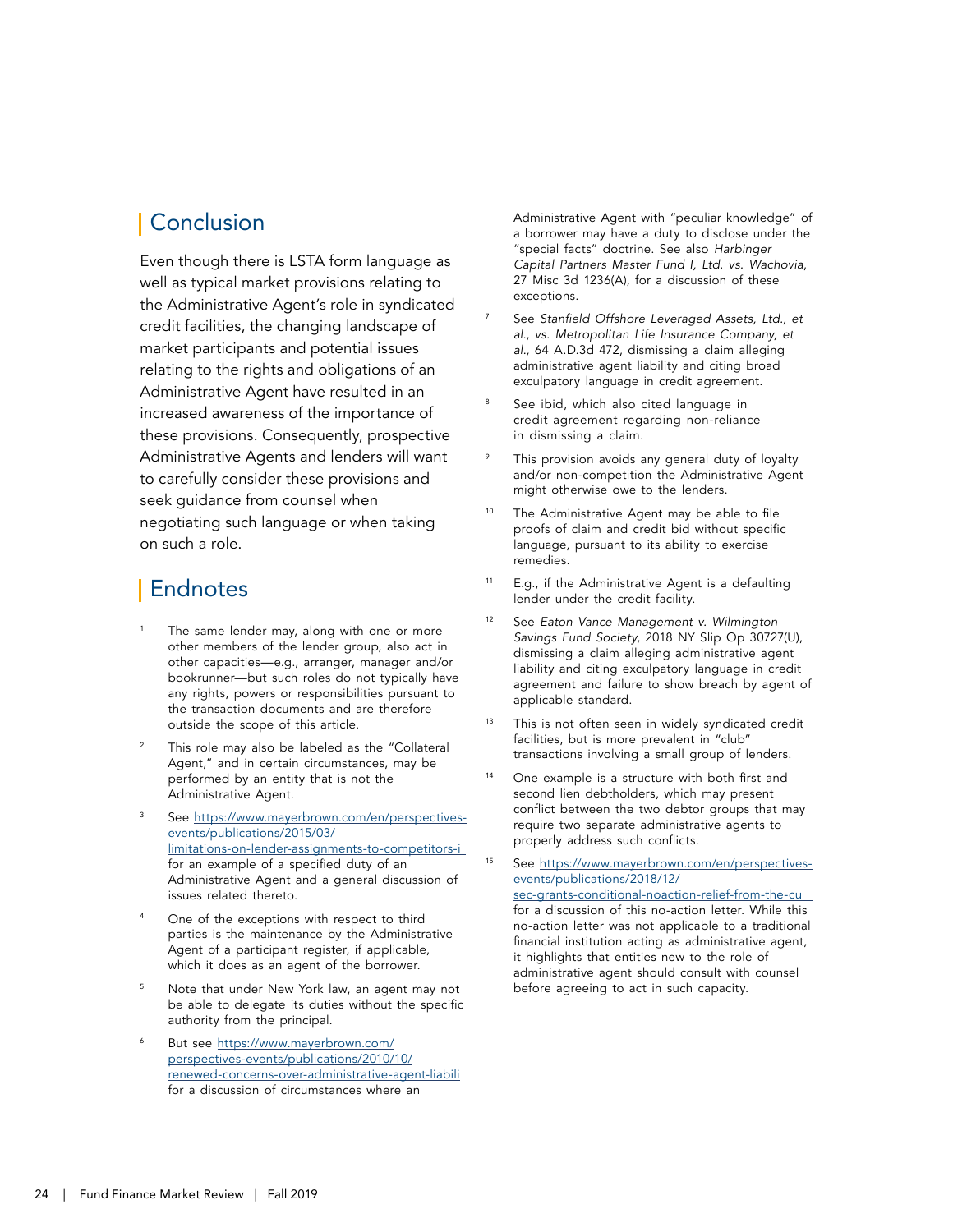## <span id="page-28-0"></span>Utilizing Repurchase Facilities and Related Protected Contracts as an Alternative Source for Fund Liquidity

TODD N. BUNDRANT, SUSANNAH L. SCHMID, ERIC M. REILLY, AND MONIQUE J. MULCARE

## | I. Introduction

Subscription-backed credit facilities (also known as "capital call" or "capital commitment" facilities, and each a "Subscription Facility") have served as the cornerstone of the fund finance market for the past 20 years. Loan availability under a Subscription Facility is subject to a borrowing base, which is typically tied to the remaining amount of the pledged uncalled capital commitments of investors satisfying certain eligibility requirements, multiplied by an advance rate. However, in connection with the ongoing evolution of the fund finance market, we have seen a growing interest among real estate and other private credit funds (each, a "Fund") for additional fund financing tools to leverage the value of their portfolio assets and optimize investment returns.

In order to meet the financing needs of these Funds, a growing number of banks and other credit institutions (each, a "Buyer") are entering into financing arrangements, commonly known as repurchase agreements or securities contracts, with subsidiaries of these Funds (each, a "Seller") whereby the Buyer provides liquidity by "purchasing" certain portfolio assets with an obligation of the Seller to "repurchase" these same assets on a specified date in the future (each a

"Repurchase Facility")*.* In contrast to Subscription Facilities (which look "up" to capital commitments of investors to determine loan availability), Repurchase Facilities look "down" to assets beneath the Fund level. Repurchase Facilities can also be used effectively in tandem with Subscription Facilities.

Repurchase Facilities are often used to provide temporary financing of an asset until an exit strategy (like pooling into a securitization) can be pursued. In addition to Repurchase Facilities, there are other tools available to Funds for purposes of obtaining liquidity from portfolio assets, including "note on note" financings (whereby a lender provides an advance against a loan asset and in turn takes an assignment of the underlying loan documentation as collateral for repayment) and "CLO light" structures (whereby a lender provides a temporary warehouse line of credit for loan assets meeting certain specified eligibility criteria). Repurchase Facilities, however, include distinct structural elements resulting in an increased appetite from market participants for this type of financing arrangement. In light of this trend, this article will discuss some common features of Repurchase Facilities and certain other related "protected contracts" and the benefits of this alternative source of liquidity associated with Fund assets.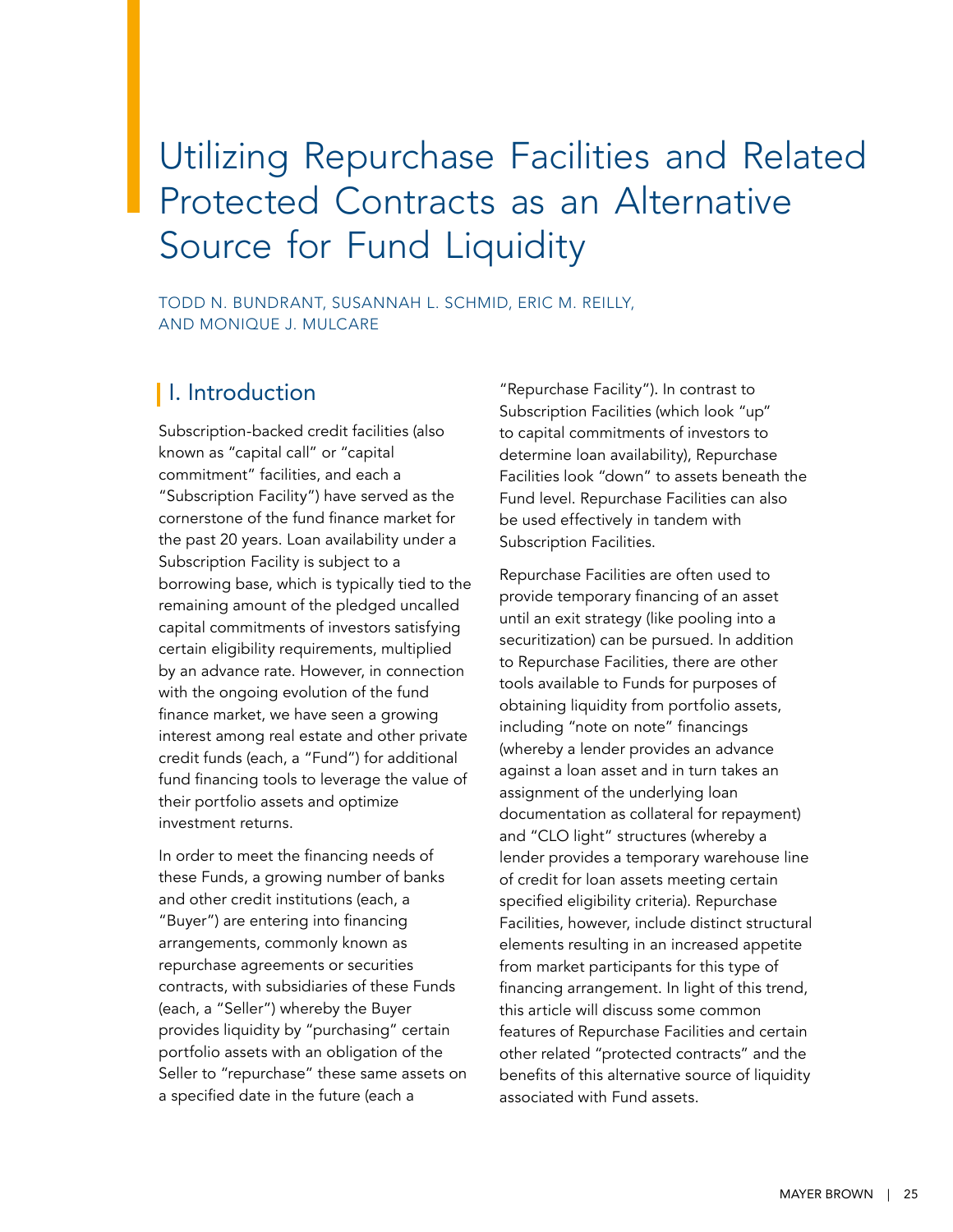## II. Benefits of Protected Contracts

Protected contracts are specific types of contracts designated under Title 11 of the United States Code, as amended (the "Bankruptcy Code") to receive "safe harbor" protections that allow the qualifying party to liquidate and close out the protected contract when its counterparty becomes the subject of a bankruptcy case, and to do so free from the automatic stay and certain other significant restrictions of the Bankruptcy Code.

In most lending arrangements, if a counterparty files for bankruptcy, an automatic stay of actions is imposed which prevents a lender from (i) foreclosing on the property of the debtor, (ii) commencing or continuing certain enforcement actions against the debtor or its property and/or (iii) setting off amounts owed under such arrangements (in each case unless a motion seeking relief from the stay is filed and granted in the related bankruptcy case). In addition, provisions in these lending contracts that allow for the termination or modification of a contract based on the debtor's bankruptcy or financial condition (also known as "ipso facto clauses") are prohibited from being enforced.

In contrast, if a contract is a "protected contract" and the party seeking enforcement is a "protected party" (e.g., in the case of securities contracts, a financial institution or a financial participant as defined within the Bankruptcy Code), then ipso facto clauses that would not otherwise be enforceable can be enforced and the actions taken by the

protected party to enforce the protected contract are not subject to the automatic stay. The safe harbor provisions, therefore, enable counterparties to protected contracts to terminate their financial contracts and exercise contractually agreed upon rights of liquidation, termination and acceleration (e.g., enforcement through the netting and setoff of then outstanding obligations) promptly upon the bankruptcy of the debtor. Additionally, each of the Bankruptcy Code's protected contract provisions makes clear that a protected party can freely exercise its rights under any security agreements, guarantees, reimbursement agreements or other credit enhancements that relate to the primary protected contract and that those related contracts are each eligible, in their own right, for treatment as protected contracts. As a result, enforcement actions by the protected parties of these related protected contracts are exempt from the automatic stay and can be undertaken without prior approval of the bankruptcy court.

The Bankruptcy Code also shields protected parties from a variety of avoidance powers that are generally available to a bankruptcy trustee (or debtor-in-possession) with respect to transactions engaged in by the debtor prior to commencement of the bankruptcy case. Most importantly, under Section 546(e) of the Bankruptcy Code, certain payments and other transfers received by the protected party from the debtor in connection with a Repurchase Facility, prior to commencement of the case, may be retained by the protected party. Likewise, because the Bankruptcy Code permits the close-out of the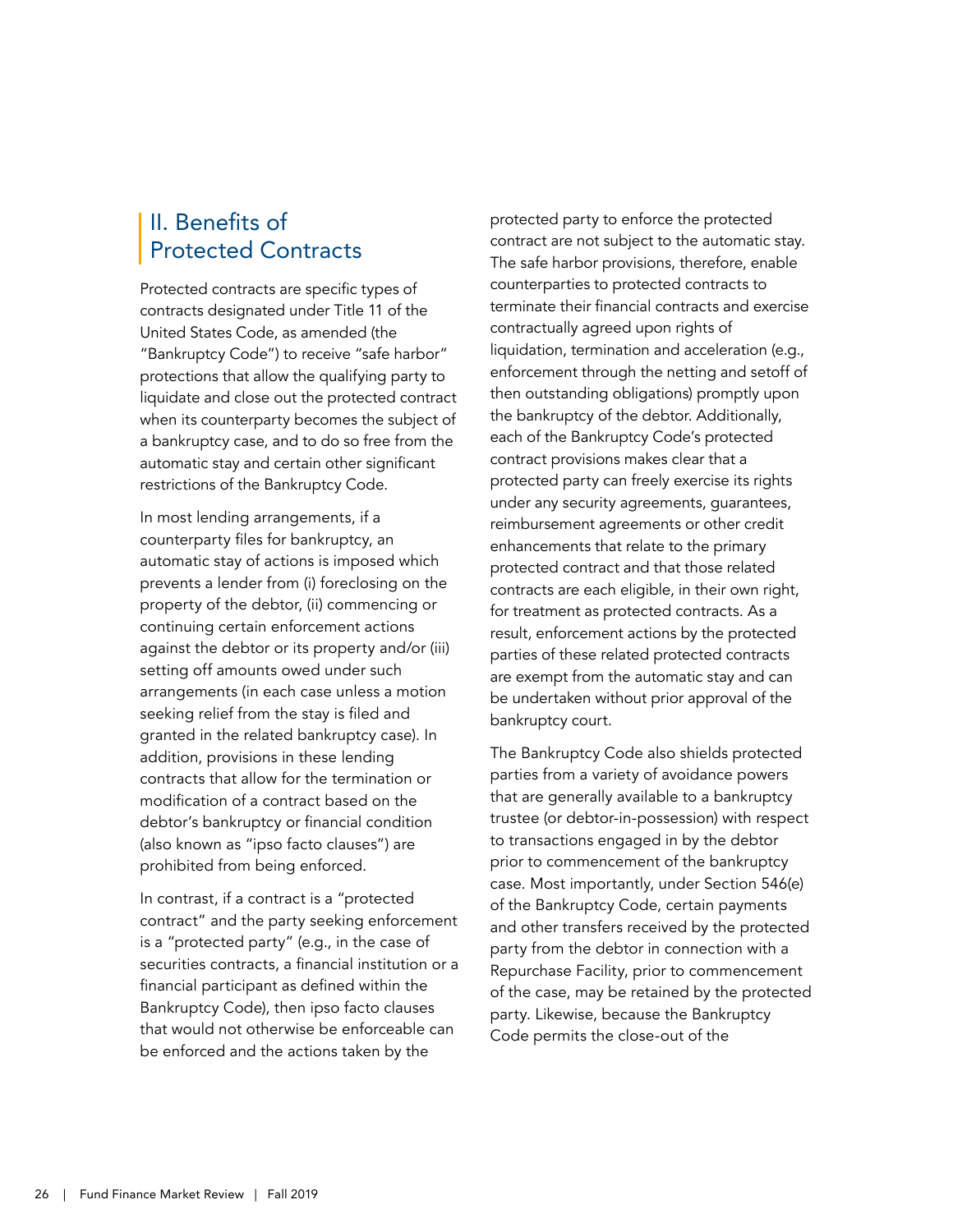Repurchase Facility, those post-bankruptcy actions also cannot be "avoided" by the trustee (or the debtor-in-possession).

As a consequence, because a counterparty to a protected contract has more certainty in contract enforcement upon a debtor bankruptcy, the counterparty is able to undertake a different calculus in determining the necessary resources to recover on a claim against the bankrupt debtor, the amount recoverable, the timeframe in which the recovery can be achieved and, equally important, the ability to retain the recovery once achieved. As a result of these changes to the protected counterparty's "calculus," the Seller under a Repurchase Facility or a securities contract (described below) may obtain better pricing as compared to a typical asset-level lending arrangement.

## III. Common Characteristics of Repurchase Facilities and Securities Contracts

Protected contracts entitled to safe harbor treatment under the Bankruptcy Code include commodity contracts, forward contracts, master netting agreements, swaps, repurchase agreements and securities contracts. Repurchase Facilities are the most similar to a typical secured lending arrangement and can be used as an alternative to a secured lending arrangement if certain characteristics are met.

A Repurchase Facility is similar to a secured lending facility in that the Buyer (or lender) provides financing to the Seller (or borrower) for a period of time and expects to receive a rate

of return on the amount provided to the Seller. The rate of return is typically described as the "price differential" and, similar to interest on a loan, is payable periodically prior to or upon repurchase of the applicable asset(s) by the Seller. In addition, Repurchase Facilities are usually treated by Sellers and Buyers as loans for accounting and tax purposes.

Unlike most other secured lending arrangements, Repurchase Facilities are treated as protected contracts under the Bankruptcy Code and are afforded the safe harbor protections described above. Not every lending contract can be a repurchase agreement. In fact, to fit into the "repurchase agreement" definition under the Bankruptcy Code, an agreement must:

[provide] for the transfer of one or more certificates of deposit, mortgage related securities . . . mortgage loans, interests in mortgage related securities or mortgage loans, eligible bankers' acceptances, qualified foreign government securities (defined as a security that is a direct obligation of, or that is fully guaranteed by, the central government of a member of the Organization for Economic Cooperation and Development), or securities that are direct obligations of, or that are fully guaranteed by, the [United](https://www.law.cornell.edu/definitions/uscode.php?width=840&height=800&iframe=true&def_id=11-USC-2032517217-71777920&term_occur=6&term_src=title:11:chapter:1:section:101)  [States](https://www.law.cornell.edu/definitions/uscode.php?width=840&height=800&iframe=true&def_id=11-USC-2032517217-71777920&term_occur=6&term_src=title:11:chapter:1:section:101) or any agency of the [United States](https://www.law.cornell.edu/definitions/uscode.php?width=840&height=800&iframe=true&def_id=11-USC-2032517217-71777920&term_occur=7&term_src=title:11:chapter:1:section:101) against the transfer of funds by the transferee of such certificates of deposit, eligible bankers' acceptances, securities, mortgage loans, or interests, with a simultaneous agreement by such transferee to transfer to the transferor thereof certificates of deposit, eligible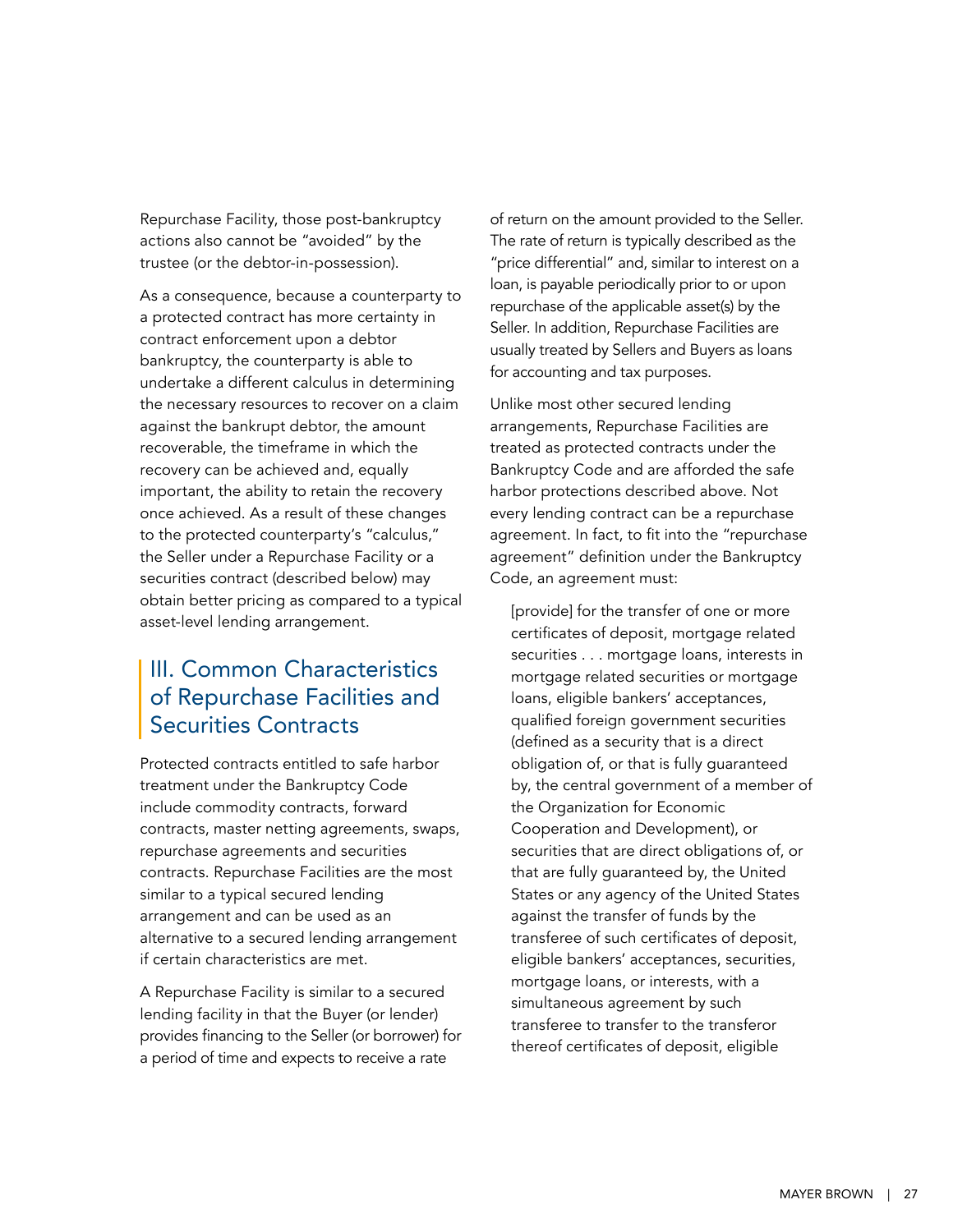<span id="page-31-0"></span>bankers' acceptance, securities, mortgage loans, or interests of the kind described in this clause, at a date certain not later than 1 year after such transfer or on demand, against the transfer of funds . . . .<sup>[1](#page-32-0)</sup>

In sum, the underlying asset subject to a Repurchase Facility must be (a) a security, mortgage loan or an interest therein and (b) sold with an automatic obligation to resell such asset within one (1) year.

In addition, there are other protected contracts that can be utilized in a manner similar to secured lending arrangements. "Securities contracts" under the Bankruptcy Code are similar to repurchase agreements, with the notable exception that there is no requirement to transfer the asset back to the counterparty. However, the Buyer in connection with a "securities contract" must be a stockbroker, securities clearing agency, financial institution or financial participant. In other words, such entity must be:

an entity that, at the time it enters into a securities contract, commodity contract, swap agreement, repurchase agreement, or forward contract, or at the time of the date of the filing of the petition, has one or more [securities contracts, commodity contracts, repos, swaps or master netting agreements] with …any entity (other than an affiliate) of a total gross dollar value of not less than \$1,000,000,000 in notional or actual principal amount outstanding (aggregated across counterparties) at such time or on any day during the 15-month period preceding the date of the filing of the petition, or has gross mark-to-market

positions of not less than \$100,000,000 (aggregated across counterparties) in one or more such agreements or transactions with the debtor or any other entity (other than an affiliate) at such time or on any day during the 15-month period preceding the date of the filing of the petition…" or is a clearing organization (as defined in section 402 of the Federal Deposit Insurance Corporation Improvement Act of 1991).<sup>[2](#page-32-0)</sup>

While under the Bankruptcy Code a "securities contract" is more broadly defined than a "repurchase agreement", the universe of potential "Buyer" counterparties to a securities contracts may be limited. Regardless, structuring asset-level financing as a "protected contract" (whether as a repurchase agreement or securities contract under the Bankruptcy Code) should benefit both parties by providing the Buyer with safe harbor protections for the enforcement of remedies in connection with a bankruptcy of the Seller, and likely providing the Seller with more favorable economic terms.

## IV. Conclusion

As the fund finance market continues to mature, both Funds and financial institutions will continue to explore new and innovative ways to generate liquidity from existing pools of assets. In addition to the rise in Net Asset Value Facilities, Hybrid Facilities and Unencumbered Asset Pool Facilities (looking beyond just the capital commitments of a Fund under a Subscription Facility to the underlying assets of a Fund as a source of liquidity), we have seen an increase in the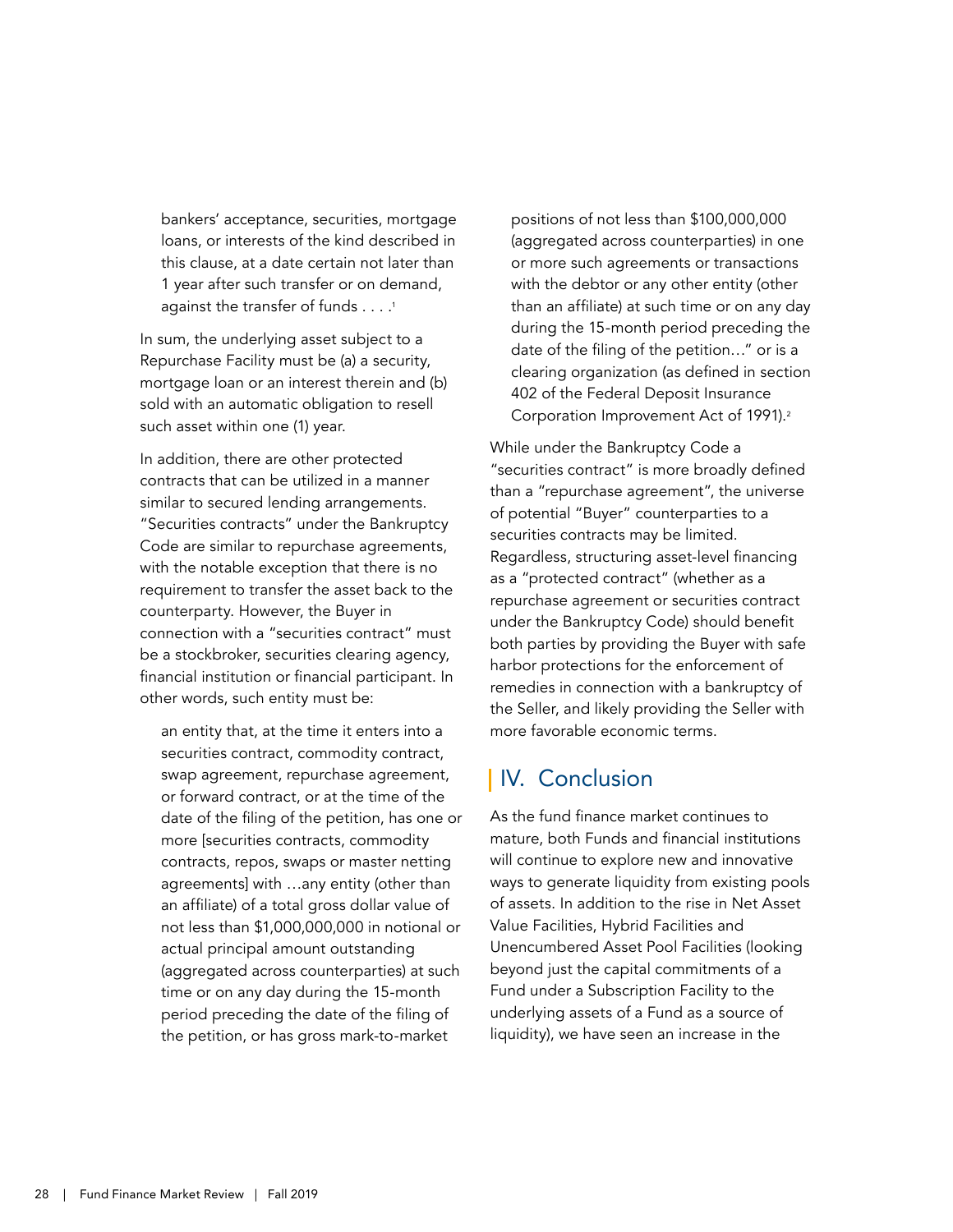<span id="page-32-0"></span>number of Funds entering into Repurchase Facilities to obtain asset-level leverage (particularly for mortgage loans). Since Repurchase Facilities provide Funds with another cost-effective method for satisfying their liquidity needs and optimizing returns for Fund investors, we expect to see continued growth of these financing arrangements in the coming years.

## Endnotes

- [1](#page-31-0) 11 U.S.C. § 101(47).
- [2](#page-31-0) 11 U.S.C. §101(22A).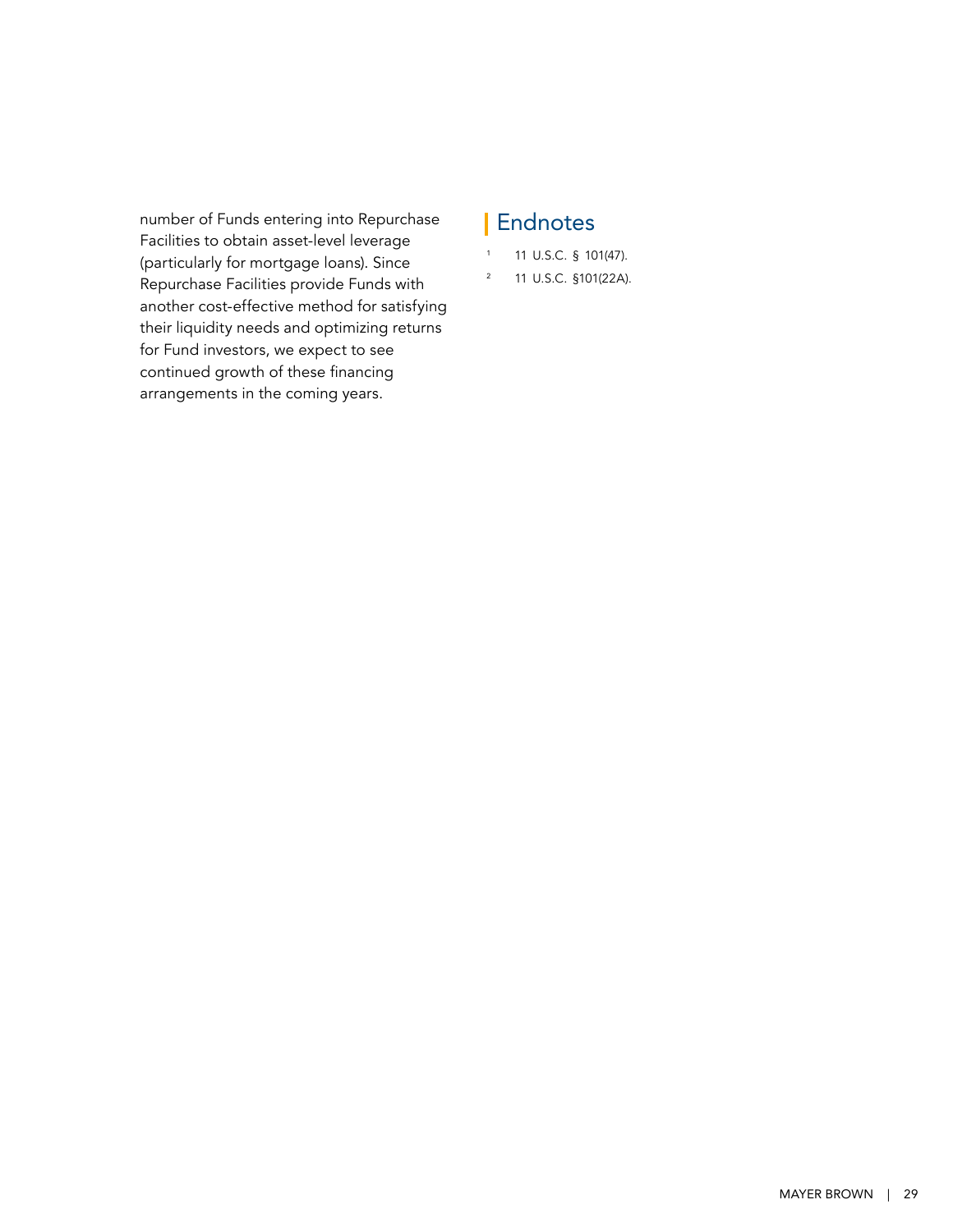## OUR FUND FINANCE TEAM

#### Christopher Arnold

Partner, London +44 20 3130 3610 [carnold@mayerbrown.com](mailto:carnold@mayerbrown.com)

Bryan L. Barreras Partner, New York +1 212 506 2571 [bbarreras@mayerbrown.com](mailto:bbarreras@mayerbrown.com)

Jason S. Bazar Partner, New York +1 212 506 2323 [jbazar@mayerbrown.com](mailto:jbazar@mayerbrown.com)

Kiel Bowen Partner, Charlotte +1 704 444 3692 [kbowen@mayerbrown.com](mailto:kbowen@mayerbrown.com)

Jeffrey M. Bruns Partner, Chicago +1 312 701 8793 [jbruns@mayerbrown.com](mailto:jbruns@mayerbrown.com)

Todd N. Bundrant Partner, Chicago +1 312 701 8081 [tbundrant@mayerbrown.com](mailto:tbundrant@mayerbrown.com)

Doo-Soon "Doos" Choi Partner, Hong Kong +852 2843 2201 [doos.choi@mayerbrown.com](mailto:doos.choi@mayerbrown.com) Christopher M. Chubb Partner, Chicago +1 312 701 8477 [cchubb@mayerbrown.com](mailto:cchubb@mayerbrown.com)

Leslie S. Cruz Counsel, Washington DC +1 202 263 3337 [lcruz@mayerbrown.com](mailto:lcruz@mayerbrown.com)

Mark C. Dempsey Partner, Chicago +1 312 701 7484 [mdempsey@mayerbrown.com](mailto:mdempsey@mayerbrown.com)

Douglas A. Doetsch Partner, Chicago +1 312 701 7973 New York +1 212 506 2370 [ddoetsch@mayerbrown.com](mailto:ddoetsch@mayerbrown.com)

Frank A. Falbo Partner, Chicago +1 312 701 7485 [ffalbo@mayerbrown.com](mailto:ffalbo@mayerbrown.com)

Frederick C. Fisher Partner, Chicago +1 312 701 8545 [ffisher@mayerbrown.com](mailto:ffisher@mayerbrown.com)

Simon Fisher Partner, London +44 20 3130 3411 [sfisher@mayerbrown.com](mailto:sfisher@mayerbrown.com) J. Paul Forrester Partner, Chicago +1 312 701 7366 [jforrester@mayerbrown.com](mailto:jforrester@mayerbrown.com)

Michael P. Gaffney Partner, Charlotte +1 704 444 3527 [mgaffney@mayerbrown.com](mailto:mgaffney@mayerbrown.com)

Wendy Dodson Gallegos Partner, Chicago +1 312 701 8057 [wgallegos@mayerbrown.com](mailto:wgallegos@mayerbrown.com)

Jaime L. Gatenio Partner, Chicago +1 312 701 8523 [jgatenio@mayerbrown.com](mailto:jgatenio@mayerbrown.com)

Erika Gosker Partner, Chicago +1 312 701 8634 [egosker@mayerbrown.com](mailto:egosker@mayerbrown.com)

Dominic Griffiths Partner, London +44 20 3130 3292 [dgriffiths@mayerbrown.com](mailto:dgriffiths@mayerbrown.com)

Haukur Gudmundsson Partner, Chicago +1 312 701 8622 [hgudmundsson@mayerbrown.com](mailto:hgudmundsson@mayerbrown.com)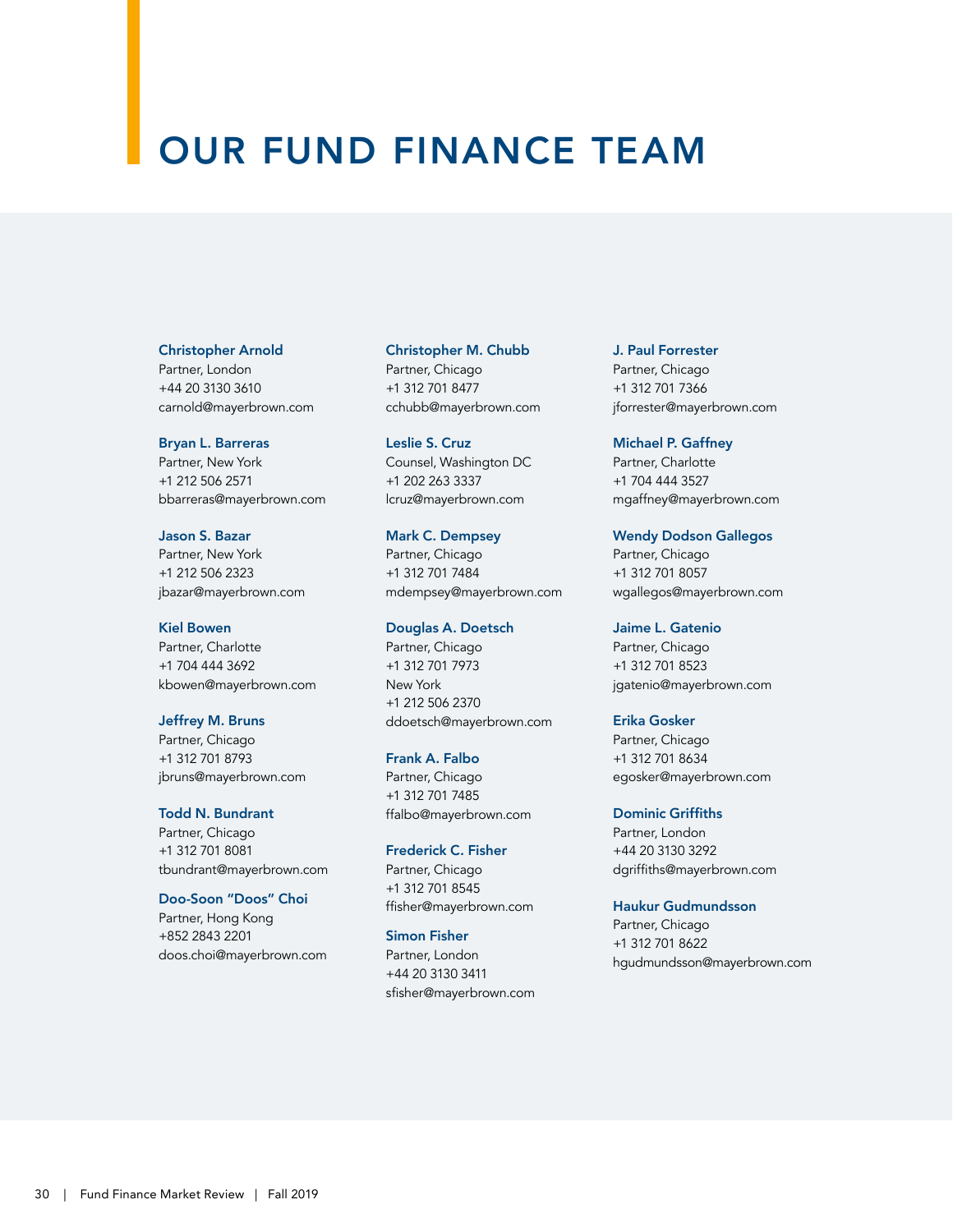#### Carol A. Hitselberger

Partner, Charlotte +1 704 444 3522 New York +1 212 506 2662 [chitselberger@mayerbrown.com](mailto:chitselberger@mayerbrown.com)

Paul A. Jorissen Partner, New York +1 212 506 2555 [pjorissen@mayerbrown.com](mailto:pjorissen@mayerbrown.com)

Adam D. Kanter Partner, Washington DC +1 202 263 3164 [akanter@mayerbrown.com](mailto:akanter@mayerbrown.com)

Iliana V. Kirova Partner, New York +1 212 506 2774 [ikirova@mayerbrown.com](mailto:ikirova@mayerbrown.com)

Nadav C. Klugman Partner, Chicago +1 312 701 8433 [nklugman@mayerbrown.com](mailto:nklugman@mayerbrown.com)

Ann Richardson Knox Partner, New York +1 212 506 2682 [aknox@mayerbrown.com](mailto:aknox@mayerbrown.com)

Anne Marie Konopack Partner, Chicago +1 312 701 8467 [akonopack@mayerbrown.com](mailto:akonopack@mayerbrown.com) Kristine M. Koren Partner, New York +1 212 506 2776 [kkoren@mayerbrown.com](mailto:kkoren@mayerbrown.com)

Andreas Lange Partner, Frankfurt +49 69 7941 1941 [alange@mayerbrown.com](mailto:alange@mayerbrown.com)

Stuart M. Litwin Partner, Chicago +1 312 701 7373 New York +1 212 506 2389 [slitwin@mayerbrown.com](mailto:slitwin@mayerbrown.com)

David Malinger Partner, Chicago +1 312 701 8662 [dmalinger@mayerbrown.com](mailto:dmalinger@mayerbrown.com)

Brian T. May Partner, Chicago +1 312 701 8990 Los Angeles +1 213 229 5113 [bmay@mayerbrown.com](mailto:bmay@mayerbrown.com)

Matthew A. McDonald Partner, Chicago +1 312 701 8321 [mmcdonald@mayerbrown.com](mailto:mmcdonald@mayerbrown.com)

Stephanie M. Monaco Partner, Washington DC +1 202 263 3379 [smonaco@mayerbrown.com](mailto:smonaco@mayerbrown.com) John W. Noell Partner, Chicago +1 312 701 7179 [jnoell@mayerbrown.com](mailto:jnoell@mayerbrown.com)

Tim Nosworthy Partner, London +44 20 3130 3829 [tnosworthy@mayerbrown.com](mailto:tnosworthy@mayerbrown.com)

Keith F. Oberkfell Partner, Charlotte +1 704 444 3549 [koberkfell@mayerbrown.com](mailto:koberkfell@mayerbrown.com)

Lennine Occhino Partner, Chicago +1 312 701 7966 [locchino@mayerbrown.com](mailto:locchino@mayerbrown.com)

Matthew D. O'Meara Partner, Chicago +1 312 701 8815

[momeara@mayerbrown.com](mailto:momeara@mayerbrown.com)

Dennis M. Quinn Counsel, Chicago +1 312 701 7885

[dquinn@mayerbrown.com](mailto:dquinn@mayerbrown.com)

Claire K. Ragen Partner, Chicago +1 312 701 7984 [cragen@mayerbrown.com](mailto:cragen@mayerbrown.com)

Ian Roebuck Partner, Singapore +65 6922 2311 ian.roebuck[@mayerbrown.com](mailto:jrosaluk@mayerbrown.com)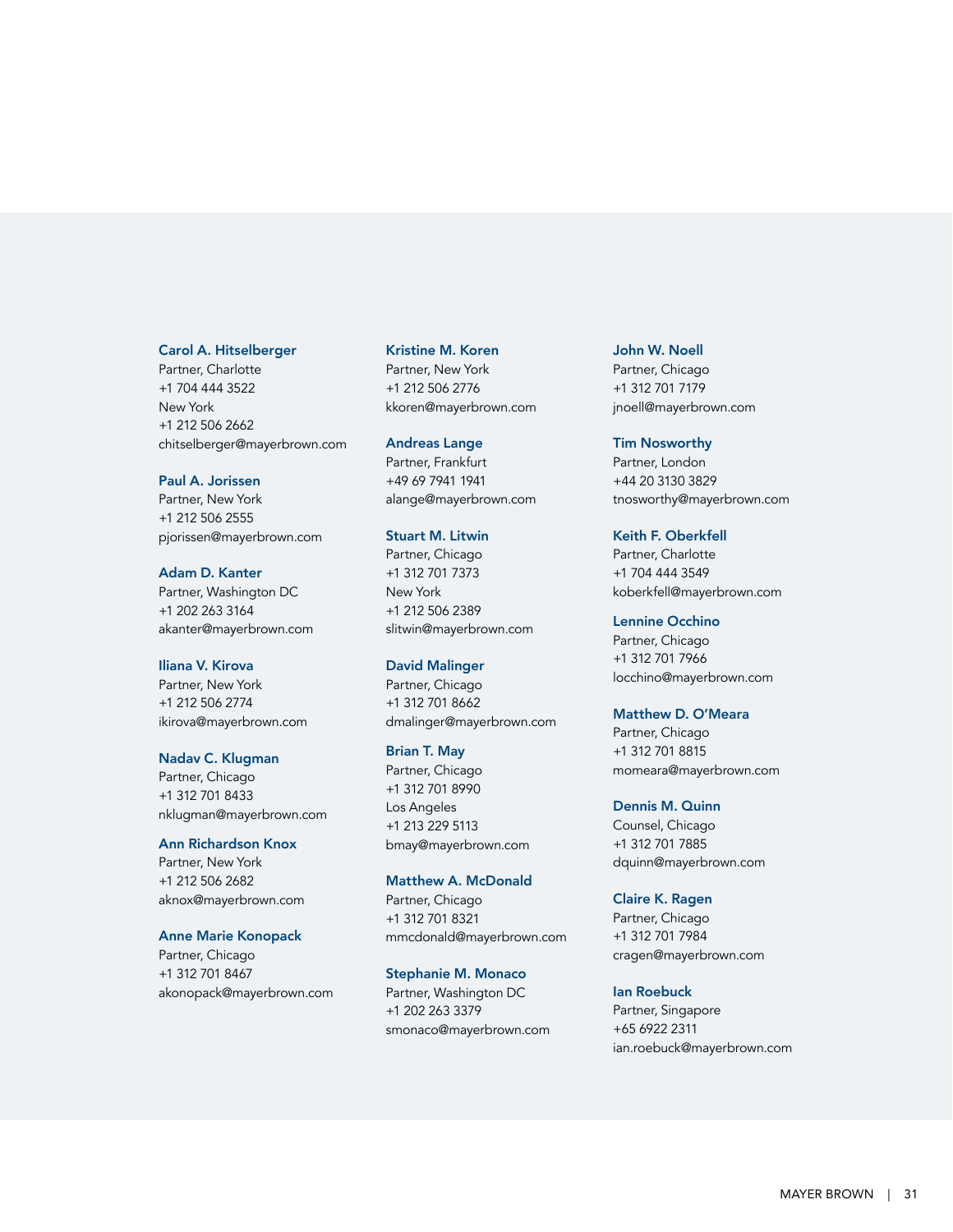#### Jonathan R. Rosaluk

Counsel, Chicago +1 312 701 8096 [jrosaluk@mayerbrown.com](mailto:jrosaluk@mayerbrown.com)

#### Kristin M. Rylko

Partner, Chicago +1 312 701 7613 [krylko@mayerbrown.com](mailto:krylko@mayerbrown.com)

#### David Sahr

Partner, New York +1 212 506 2540 Washington DC +1 202 263 3332 [dsahr@mayerbrown.com](mailto:dsahr@mayerbrown.com)

#### Ben Sandstad

Partner, Hong Kong +852 2843 2435 Singapore +65 6327 0635 [ben.sandstad@mayerbrown.com](mailto:ben.sandstad@mayerbrown.com)

#### Priscilla Santos

Counsel, São Paulo Tauil & Chequer Advogados +55 11 2504 4269 [ppsantos@mayerbrown.com](mailto:ppsantos@mayerbrown.com)

### Sean Scott

Partner, Chicago +1 312 701 8310 New York +1 212 506 2573 [stscott@mayerbrown.com](mailto:stscott@mayerbrown.com)

#### Aubry D. Smith

Partner, New York +1 212 506 2293 [adsmith@mayerbrown.com](mailto:adsmith@mayerbrown.com)

#### Paul Tannenbaum

Partner, London +44 20 3130 3088 [ptannenbaum@mayerbrown.com](mailto:ptannenbaum@mayerbrown.com)

#### Mark Uhrynuk

Partner, Hong Kong +852 2843 4307 [mark.uhrynuk@mayerbrown.com](mailto:mark.uhrynuk@mayerbrown.com)

Jeffrey A. Usow Partner, Chicago +1 312 701 8612 [jusow@mayerbrown.com](mailto:jusow@mayerbrown.com)

#### Jon D. Van Gorp

Partner, Chicago +1 312 701 7091 New York +1 212 506 2314 [jvangorp@mayerbrown.com](mailto:jvangorp@mayerbrown.com)

#### Beth Vogel

Partner, Chicago +1 312 701 8973 [bdvogel@mayerbrown.com](mailto:bdvogel@mayerbrown.com)

## Keith J. Willner

Partner, Washington DC +1 202 263 3215 [kwillner@mayerbrown.com](mailto:kwillner@mayerbrown.com)

#### Adam C. Wolk

Partner, New York +1 212 506 2257 [awolk@mayerbrown.com](mailto:awolk@mayerbrown.com)

### Robert Woll Partner, Hong Kong T +852 2843 2454 [robert.woll@mayerbrown.com](mailto:robert.woll@mayerbrown.com)

32 | Fund Finance Market Review | Fall 2019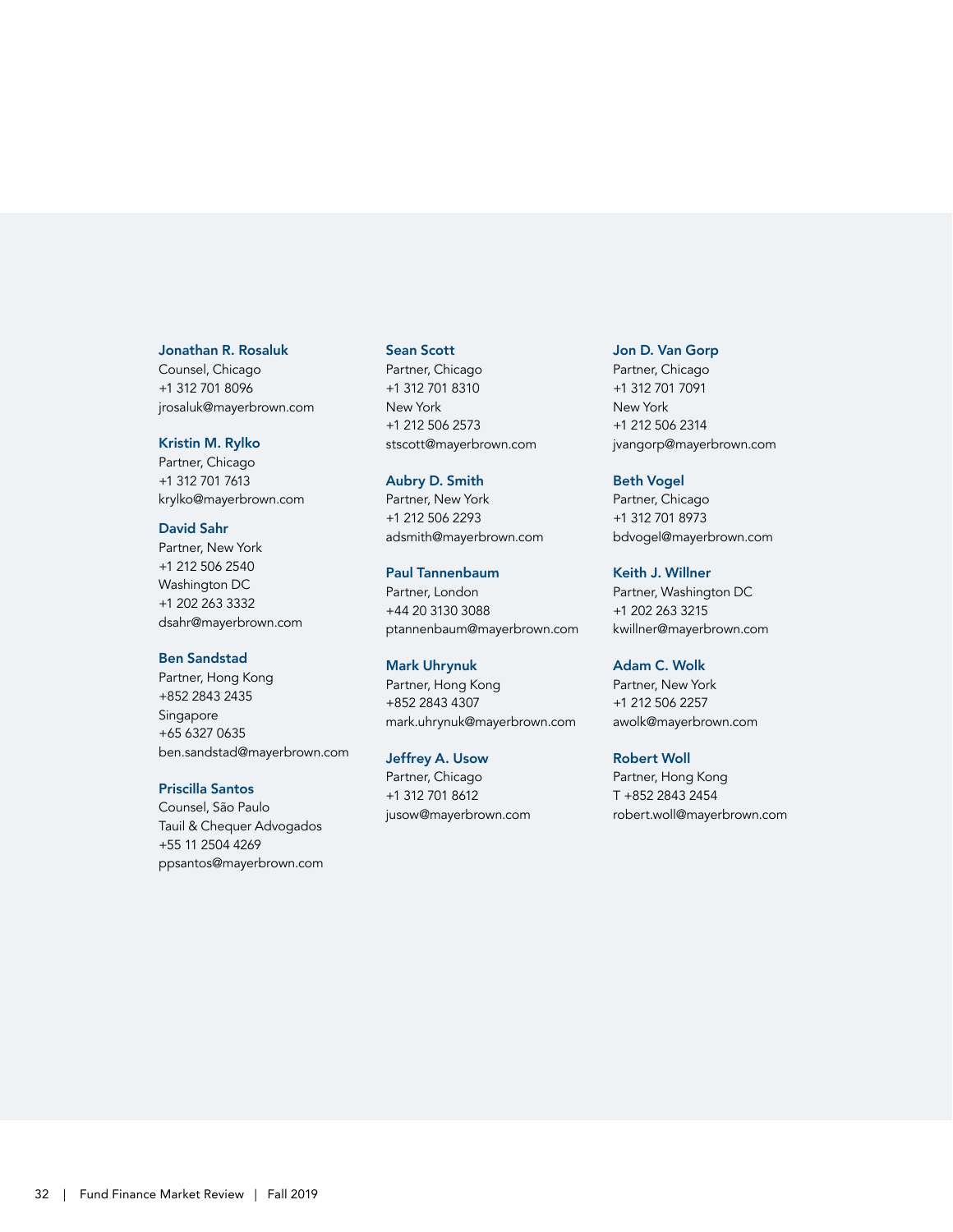## GLOBAL FOOTPRINT

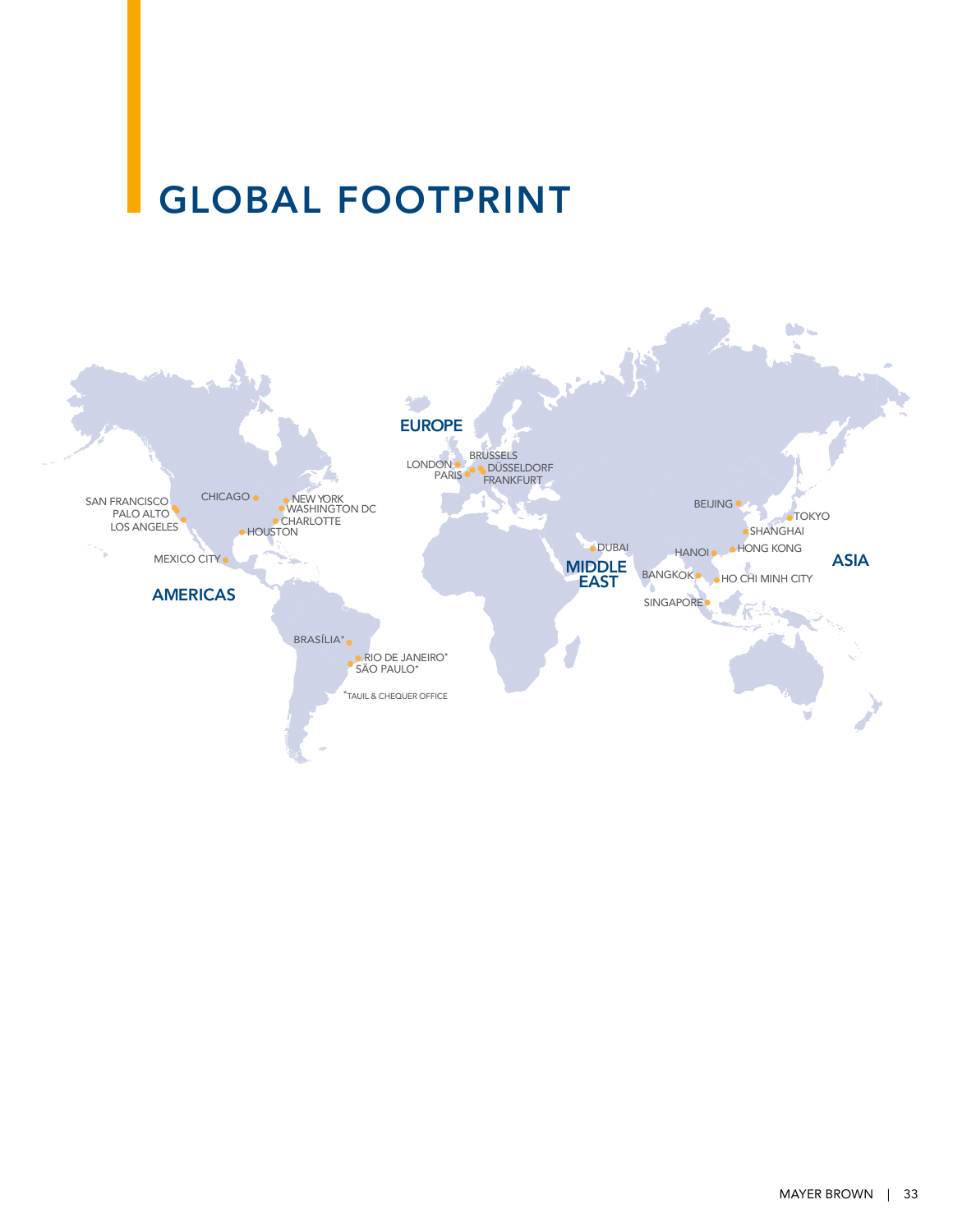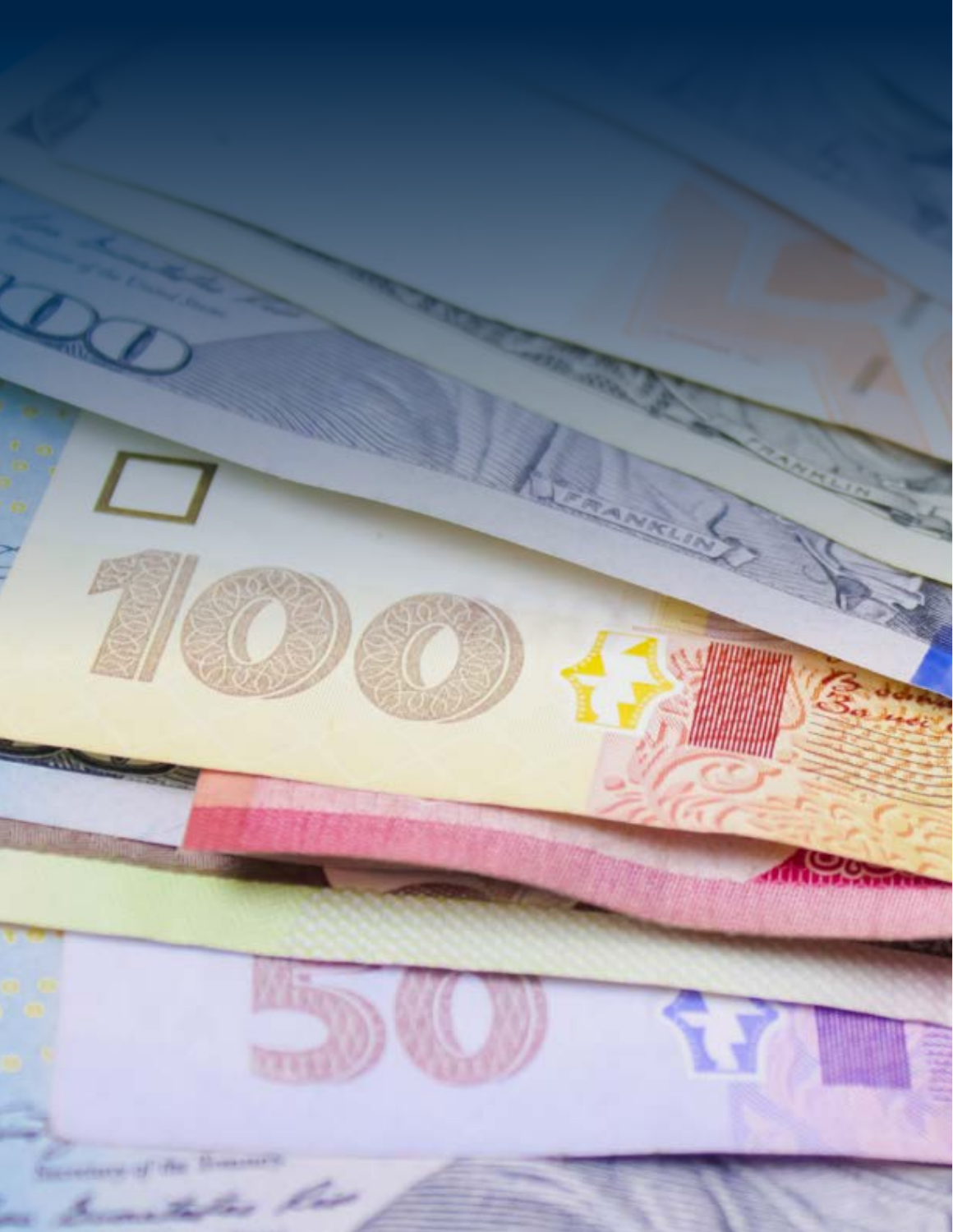